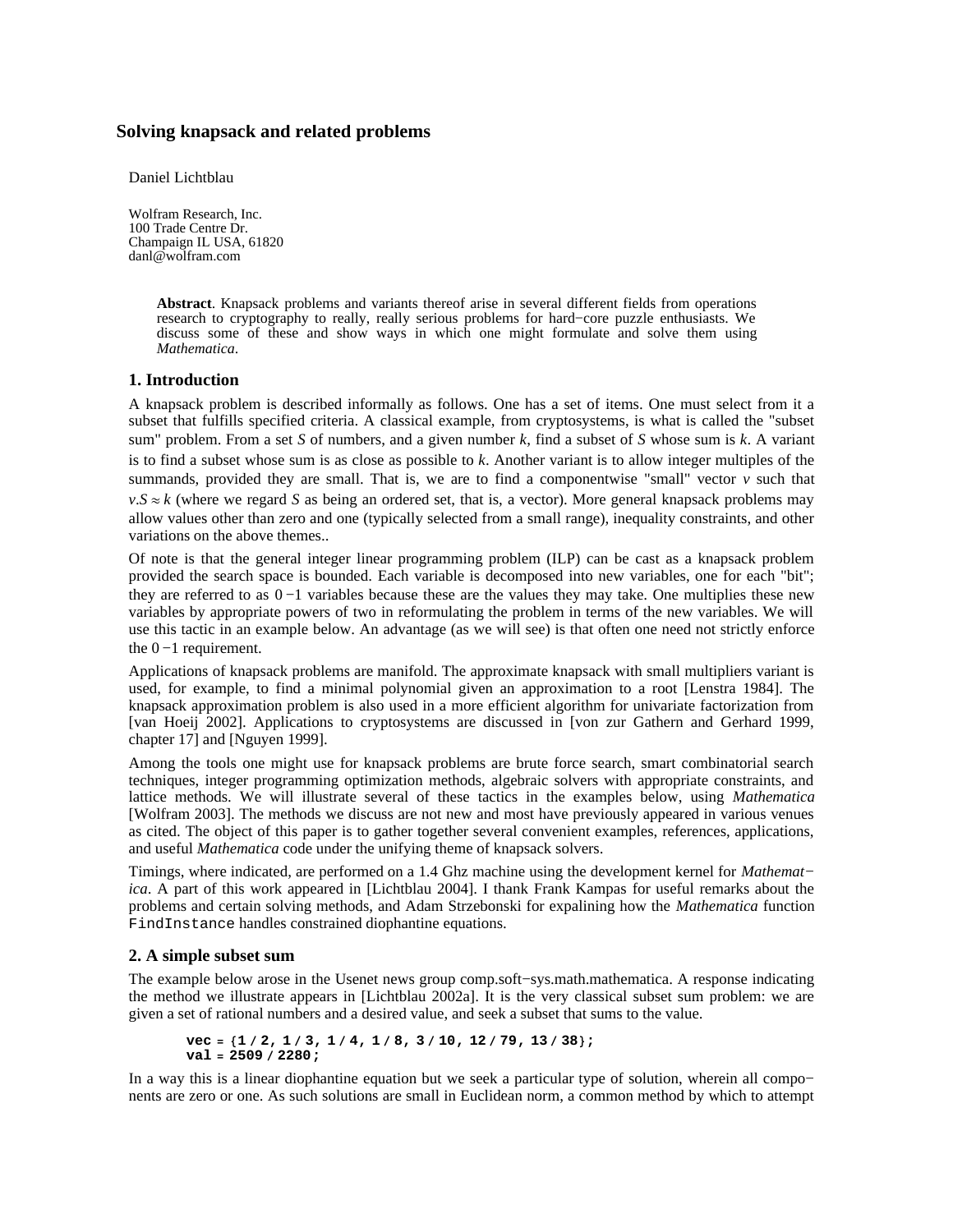such problems involves lattice reduction [Lenstra, Lenstra, and Lovász 1982]. The idea is to set up a matrix wherein the last column is precisely the vector augmented at the bottom with the negated value, and we augment to the left with an identity matrix (next to the vector), and a row of zeros preceding the negated value. We then reduce this lattice. The elements of the identiy matrix serve as recorders of the multiples we use in (attempting to) zero the last column, in much the same way that augmenting may be used to form a matrix inverse. If we obtain a row with a zero in the last entry and all ones and zeros preceding, then the columns with ones correspond to set elements we take for our summands. We will rescale to make the last column large though this is not always necessary. We will show the lattice below so one might see why such a reduction can give something useful.

```
lattice1 =
   \texttt{Transpose} [Append [IdentityMatrix [Length [vec]], 10 ^ 10 * vec]];
lattice2 = Append@lattice1 ,
   \frac{1}{2}Append [Table<sup>[0</sup>, {Length[vec]}], -10 ^ 10 * val]]
:81, 0, 0, 0, 0, 0, 0, 5 000 000 000< :0, 1, 0, 0, 0, 0, 0,
10 000 000 000
                                                                                 \frac{1}{3},
 {0, 0, 1, 0, 0, 0, 0, 250000000}, {0, 0, 0, 1, 0, 0, 0, 1250000000},\{0, 0, 0, 0, 1, 0, 0, 3\,000\,000\,000\}, \{0, 0, 0, 0, 0, 1, 0, \frac{120\,000\,000\,000}{\sqrt{2.55}}\}\frac{1}{79},
  \Big\{0\,,\ 0\,,\ 0\,,\ 0\,,\ 0\,,\ 0\,,\ 0\,,\ 1\,,\ \frac{65\,000\,000\,000}{\sqrt{25}}\frac{1}{19},
  :0, 0, 0, 0, 0, 0, 0, -
627 250 000 000
                                       \frac{1}{57}}
```
We will reduce and then select those rows with last element zero and all preceding elements either zero or one. We check that such candidate solutions actually work.

```
\text{lr} = \text{LatticeReduce}[\text{lattice2}];result = Map@Most,
    \text{Select}[\text{lr}, \text{Last}[\texttt{#}] = 0 \& \text{Apply}[\text{And}, \text{Map}[\texttt{#} = 1 | \text{ #} = 0 \& \text{Most}[\texttt{#}]] \& \text{]]}Map[#.vec = val &, result
\{ \{0, 1, 0, 1, 1, 0, 1 \} \}{True}
```
We thus see that the second, fourth, fifth, and seventh elements sum to the desired value.

We should note that the method illustrated above it is by no means guaranteed to give a solution if one exists. The useful fact is that, for a large class of problems, it does (see [Lagarias and Odlyzko 1985]). This method and a variant thereof are discussed in [Schnorr and Euchner 1991]. The variant uses an encoding that fre− quently works better when there might be small vectors in the lattice other than the solution vector.

Variations on this lattice technique have applications to polynomial factorization methods already noted in the introduction, finding small solutions to linear diophantine equations (the "closest vector problem" in lattices; see e.g. [Nguyen 1999], [Matthews 2001], or [Lichtblau 2003b]), and simultaneous diophantine approximation ([Lenstra, Lenstra, and Lovász 1982], [von zur Gathen and Gerhard 1999]; this is in essence the method behind the function AffineRationalize in the *Mathematica* standard add−on package NumberTheory'Rationalize').

## **3. Numeric solvers and knapsacks**

Another method for the previous example, workable for problems of small size, is to use a numeric solver with equations in place to insure that all variables take on only values 0 or 1. This method was first brought to my attention by [Boneh 1997] (though not indicated in [Lichtblau 2002a], I used it on this example in private follow−up correspondence).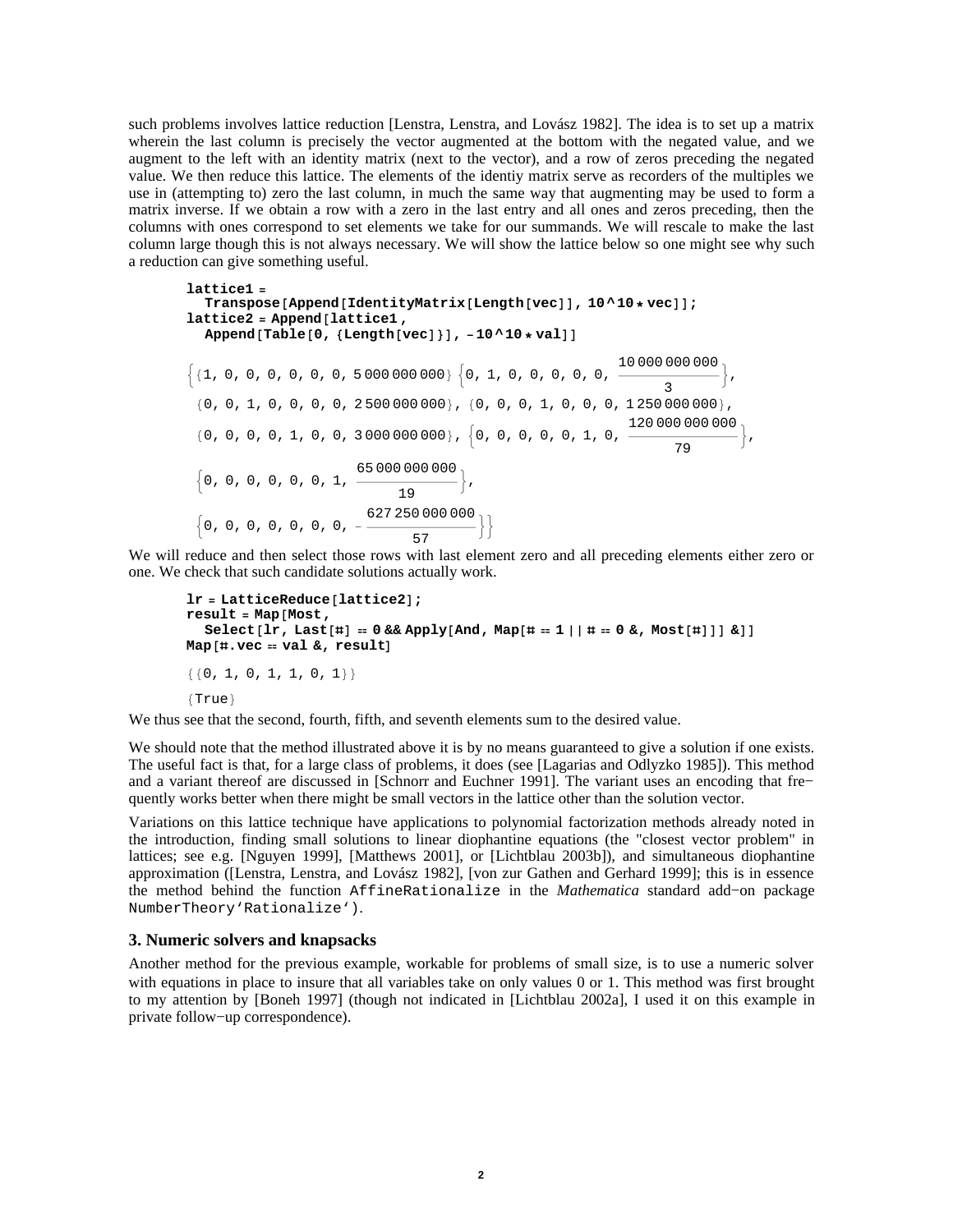```
vars = Array[x, Length[vec]];
polys = Appendix 4 \text{[vars + (vars -1), vars + (vars -1)}NSolve<sup>[polys]</sup>
```

```
{x[1] \to 0., x[2] \to 1., x[3] \to 0.,}x[4] \rightarrow 1., x[5] \rightarrow 1., x[6] \rightarrow 0., x[7] \rightarrow 1.}
```
It must be mentioned that this method is, for practical purposes, generally no better than brute search, and sometimes considerably worse. The reason, roughly, is that we have an overdetermined nonlinear system wherein all equations but one are quadratic. Such systems are easily overwhelmed by computational complex− ity when one applies the methods of NSolve [Lichtblau 2000]. The nice feature of the method lies in the simplicity of code. More importantly, and the reason we showed it above, is that it may be used to advantage in larger knapsack−style problems when there are more linear equations, as these have an effect of reducing the complexity (for one they reduce the a priori bound on the size of the solution set; indeed even nonlinear equations may help to reduce complexity since the system is overdetermined). In [Rasmusson 2003] we see a nice application to solving a type of classic puzzle. The particular example is known as "Johnny's Ideal Woman" and the problem statement is as follows (see the URL to the Georgia College & State University BITS & BYTES electronic journal given in the Rasmusson reference below).

Johnny's ideal woman is brunette, blue eyed, slender, and tall. He knows four women: Adele, Betty, Carol, and Doris. Only one of the four women has all four characteristics that Johnny requires.

1. Only three of the women are both brunette and slender.

2. Only two of the women are both brunette and tall.

3. Only two of the women are both slender and tall.

4. Only one of the women is both brunette and blue eyed.

5. Adele and Betty have the same color eyes.

6. Betty and Carol have the same color hair.

7. Carol and Doris have different builds.

8. Doris and Adele are the same height.

Which one of the four women satisfies all of Johnny's requirements? Rasmusson solved this is tackled as follows (I have made modest alterations to the code but the essentials remain unchanged).

```
gals = 8Adele, Betty, Carol, Doris<;
features = 8blueeye , slender , brunette , tall<;
solvvars = Map[perfectgirl, Range[4]];
elimvars = Flatten[Outer[Operate[##, 0] &, features, Range[4]]];
galnumbers = Thread[{Adele, Betty, Carol, Doris} \rightarrow {1, 2, 3, 4}];
constraints = \text{Map}[\text{\#}^{\wedge} 2 = \text{\#} \&, \text{Flatten}[\text{Join}[\text{elimvars}, \text{solvvars}]];
problem = Join[constraints , {Sum[blueeye[i] * slender[i], {i, 4}] = 3,
       Sum[brunctte[i] * tall[i], {i, 4}] = 2,Sum[slender[i] tail[i], {i, 4}] = 2,Sum[b \cdot \text{log}[i] \cdot \text{krum}[\text{t}][i], \{i, 4\}] = 1, \text{blueeye}[\text{Adele}] = 1blueeye<sup>[Betty]</sup>, brunette<sup>[Betty]</sup> = brunette<sup>[Carol</sup>],
       \mathbf{S} lender [Carol] \mathbf{r} 1 - \mathbf{s} lender [Doris], \mathbf{r} tall [Doris] \mathbf{r},
     Table[brunette[i] blueeye[i] slender[i] tall[i] == perfectgirl[i],
       8i, 4<DD . galnumbers ;
```
We solve the system, eliminating all variables other than the perfectgirl set. We then do some replace− ment postprocessing to make it clear who is Johnny's favorite (at least this should make it clear to Johnny!).

```
sol = HNSolve@problem , solvvars , elimvarsD .
      \text{feature}[\text{j}_\text{}</math>Integer] <math>\Rightarrow</math> <math>\text{feature}[\text{gals}[[\text{j}]]]) /.
   {1. \rightarrow True, 0. \rightarrow False, Rule \rightarrow Equal}\text{Cases} [sol, perfectgirl[gal_] == \text{True} \div gal, {2}]
{perfectgirl[Adele] = True, perfectly[Between] = False}perfect girl[Carol] = False, perfect girl[Carol]8Adele<
```
In this example it turns out that elimination of extraneous variables has the desirable effect of removing multiplicity from the solution set; the problem specification does not uniquely determine heights of all four women.

As problems of that particular type often contain several equations, some of them linear, the computational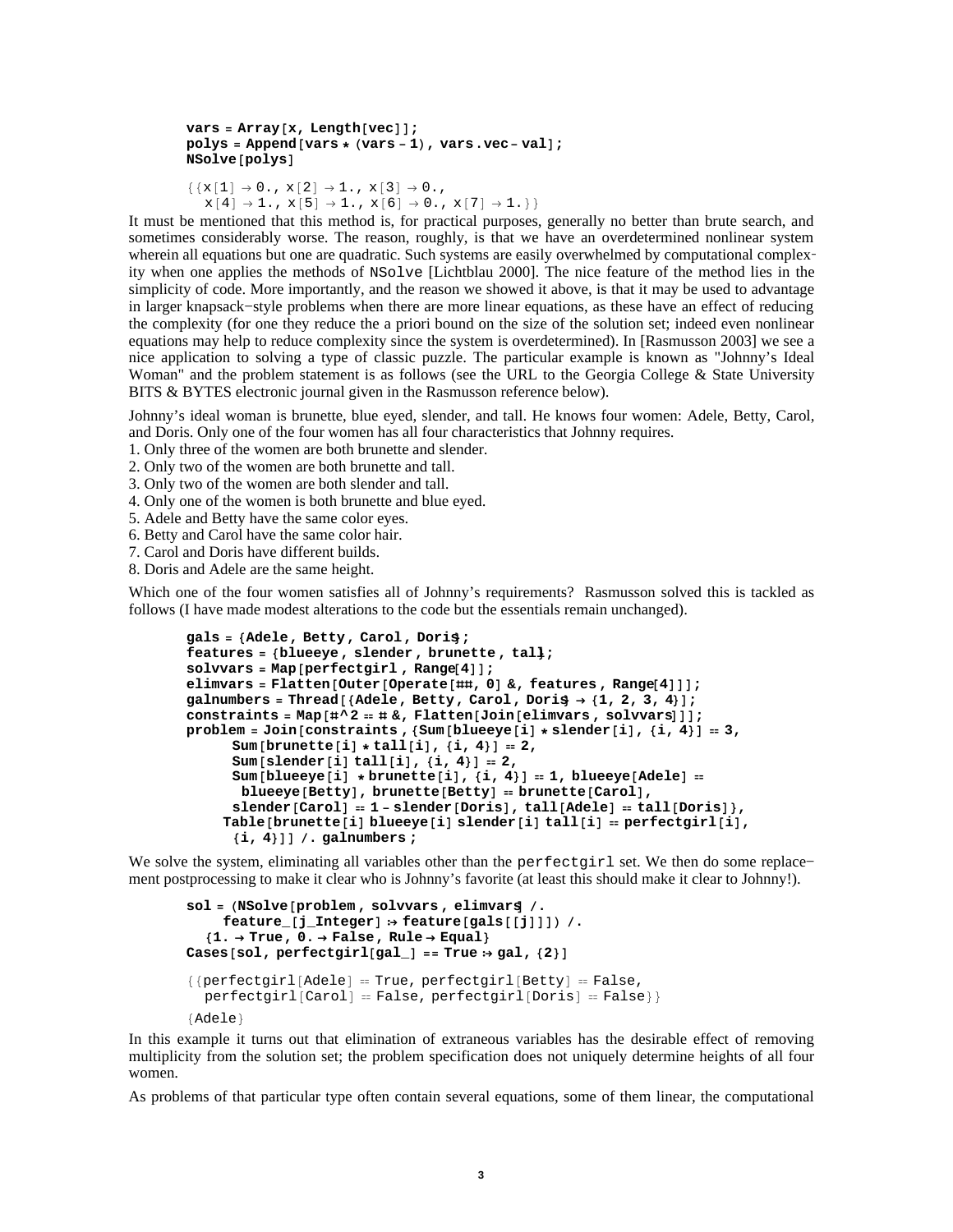complexity tends to be more modest than is the case for a subset sum problem of comparably many vari− ables. Hence one can have more variables and still hope for a result in reasonable time.

At this point I will mention another approach to puzzle problems of this type, as utilized heavily in [Trott 1999]. The idea is to enlarge, via enumeration of possibilities, and then prune the search space iteratively as new variables are taken into account. The enumeration steps consist of adding all possible values of a new variable to each partial solution. These are then pruned using available constraints in an effort to keep the size of the partial solution set reasonable. We will illustrate the method on this example. We begin by showing the power set of eye combinations that can go with the four women (we will not show this for the remaining features).

# $eyes =$  **Flatten**<sup>[</sup> **Outer@List, Sequence Table@8blueeye , Not@blueeyeD<, 84<DD, 3D** 88blueeye, blueeye, blueeye, blueeye<, 8blueeye, blueeye, blueeye, ! blueeye<,

```
{blueeye, blueeye, ! blueeye, blueeye}, {blueeye, blueeye, ! blueeye}, ! blueeye},
{blueeye, ! blueeye, blueeye, blueeye}, {blueeye, ! blueeye, e blueeye},
{blueeye, ! blueeye, ! blueeye, blueeye},
{blueeye, ! blueeye, ! blueeye, ! blueeye},
8! blueeye, blueeye, blueeye, blueeye<, 8! blueeye, blueeye, blueeye, ! blueeye<,
{! blueeye, blueeye, ! blueeye, blueeye},
8! blueeye, blueeye, ! blueeye, ! blueeye<,
{! blueeye, ! blueeye, blueeye, blueeye},
{! blueeye, ! blueeye, blueeye, ! blueeye},
{! blueeye, ! blueeye, ! blueeye, blueeye},
{! blueeye, ! blueeye, ! blueeye, ! blueeye}}
```
We form the lists of possibilities combining women with eye color.

### $g$ alsAndEyes =  $F$ latten $[Outer[Thread[And[Hint]] \&, {g}]$   $g$   $[gals]$ , eyes, 1 $[1, 1]$

```
{{Adele && blueeye, Betty && blueeye, Carol && blueeye, Doris && blueeye},
 {Adele && blueeye, Betty && blueeye, Carol && blueeye, Doris && ! blueeye},
 {Adele && blueeye, Betty && blueeye, Carol && ! blueeye, Doris && blueeye},
{Adele && blueeye, Betty && blueeye, Carol && ! blueeye, Doris && ! blueeye},
{Adele && blueeye, Betty && ! blueeye, Carol && blueeye, Doris && blueeye},
{Adele && blueeye, Betty && ! blueeye, Carol && blueeye, Doris && ! blueeye},
 {Adele && blueeye, Betty && ! blueeye, Carol && ! blueeye, Doris && blueeye},
 {Adele && blueeye, Betty && ! blueeye, Carol && ! blueeye, Doris && ! blueeye},
 {Adele && ! blueeye, Betty && blueeye, Carol && blueeye, Doris && blueeye},
 {Adele && ! blueeye, Betty && blueeye, Carol && blueeye, Doris && ! blueeye},
 {Adele && ! blueeye, Betty && blueeye, Carol && ! blueeye, Doris && blueeye},
 {Adele && ! blueeye, Betty && blueeye, Carol && ! blueeye, Doris && ! blueeye},
 {Adele && ! blueeye, Betty && ! blueeye, Carol && blueeye, Doris && blueeye},
 {Adele && ! blueeye, Betty && ! blueeye, Carol && blueeye, Doris && ! blueeye},
{Adele && ! blueeye, Betty && ! blueeye, Carol && ! blueeye, Doris && blueeye},
 8Adele && ! blueeye, Betty && ! blueeye, Carol && ! blueeye, Doris && ! blueeye<<
```
Now we use the relevant constraint to prune this list.

#### **galsAndEyes = Cases@galsAndEyes ,8AorB\_ && a\_, \_\_\_, BorA\_ && a\_, \_\_\_< ;**  $MatchQ[AorB, Adele | Betty] & \& MatchQ[BorA, Adele | Betty]]$

{{Adele && blueeye, Betty && blueeye, Carol && blueeye, Doris && blueeye}, {Adele && blueeye, Betty && blueeye, Carol && blueeye, Doris && ! blueeye}, {Adele && blueeye, Betty && blueeye, Carol && ! blueeye, Doris && blueeye}, {Adele && blueeye, Betty && blueeye, Carol && ! blueeye, Doris && ! blueeye}, {Adele && ! blueeye, Betty && ! blueeye, Carol && blueeye, Doris && blueeye}, 8Adele && ! blueeye, Betty && ! blueeye, Carol && blueeye, Doris && ! blueeye}, {Adele && ! blueeye, Betty && ! blueeye, Carol && ! blueeye, Doris && blueeye}, {Adele && ! blueeye, Betty && ! blueeye, Carol && ! blueeye, Doris && ! blueeye}}

We add an attribute for girth.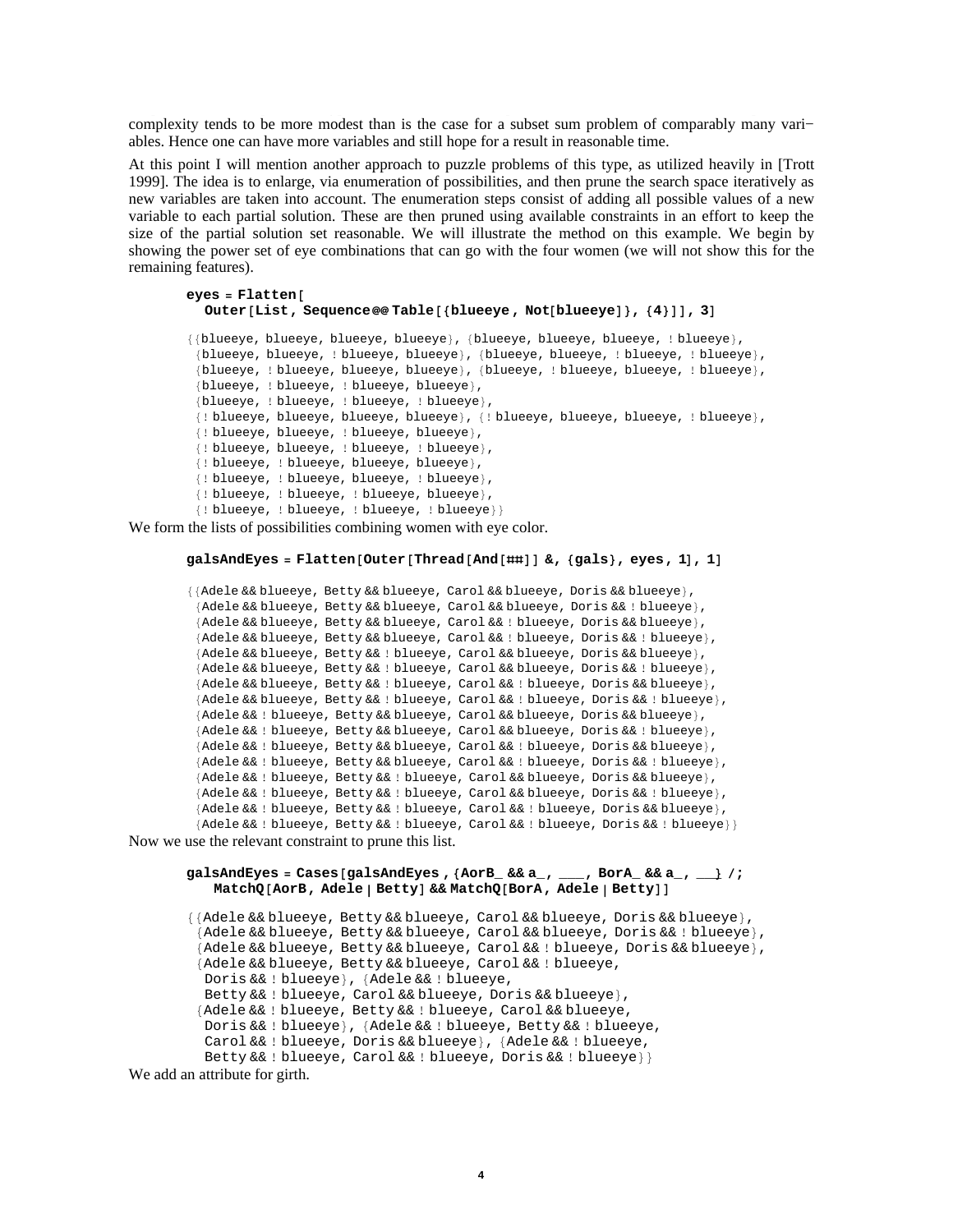```
widths = Flatten[\text{Outer}[\text{List}, \text{Sequence} @ @ \text{Table}[\text{{}} \{\text{ slender}, \text{Not}[\text{sender}]\}, \{\{4\}\}], 3];
galsAndEyesAndWidth = Flatten@
    Outer[Thread<sup>[And[##]] &, galsAndEyes, widths, 1, 1];</sup>
```
This time we can prune with more than one constraint.

```
galsAndEyesAndWidth = Cases@galsAndEyesAndWidth ,
            8___, And@CorD_, _, a_D, ___, And@DorC_, _, b_D, ___< ; MatchQ@CorD,
               Carol | Doris] && MatchQ[DorC, Carol | Doris] && b == Not[a]];
       galsAndEyesAndWidth = Select@galsAndEyesAndWidth , Length@
              S^{e}B. Function<sup>[x, \text{MatchQ}[x, -\&&\text{blue}y\&&\text{green}y\&\text{blue}y]]] = 3 &</sup>
        {{Adele && blueeye && slender, Betty && blueeye && slender,
          Carol && blueeye && slender, Doris && blueeye && ! slender },
         {Adele && blueeye && slender, Betty && blueeye && slender,
          Carol && blueeye && ! slender, Doris && blueeye && slender },
         {Adele && blueeye && slender, Betty && blueeye && slender,
          Carol && blueeye && slender, Doris &&! blueeye &&! slender },
         {Adele && blueeye && slender, Betty && blueeye && slender,
          Carol && ! blueeye && ! slender, Doris && blueeye && slender } }
Now add hair coloring.
```

```
hairs = Flatten<sup>[</sup>
   Outer@List, Sequence Table@8brunette , Not@brunetteD<, 84<DD, 3D;
galsAndEyesAndWidthAndHair = Flatten@
   Outer@Thread@And@ððDD &, galsAndEyesAndWidth , hairs, 1D, 1D;
```
Again we prune.

```
galsAndEyesAndWidthAndHair = Cases@galsAndEyesAndWidthAndHair ,
    8___, And@BorC_, _, _, a_D, ___, And@CorB_, _, _, a_D, ___< ;
     MatchQ@BorC, Betty CarolD && MatchQ@CorB, Betty CarolDD;
galsAndEyesAndWidthAndHair = Select@galsAndEyesAndWidthAndHair ,
  Length@Select@ð,
        Function\begin{bmatrix} x \\ y \end{bmatrix}, MatchQ\begin{bmatrix} x \\ z \end{bmatrix} _ && blueeye && _ && brunette\begin{bmatrix} 1 \\ 2 \end{bmatrix} ] = 1 &
88Adele && blueeye && slender && brunette, Betty && blueeye && slender && ! brunette,
  Carol && blueeye && slender && ! brunette,
  Doris && blueeye && ! slender && ! brunette},
 8Adele && blueeye && slender && ! brunette,
  Betty && blueeye && slender && ! brunette, Carol && blueeye &&
   slender && ! brunette, Doris && blueeye && ! slender && brunette},
 8Adele && blueeye && slender && brunette, Betty && blueeye && slender && ! brunette,
  Carol && blueeye && ! slender && ! brunette,
  Doris && blueeye && slender && ! brunette},
 {Adele && blueeye && slender && ! brunette,
  Betty && blueeye && slender && ! brunette, Carol && blueeye &&
   ! slender & & ! brunette, Doris & & blueeye & & slender & & brunette },
 8Adele && blueeye && slender && brunette, Betty && blueeye && slender && ! brunette,
  Carol && blueeye && slender && ! brunette,
  Doris && ! blueeye && ! slender && brunette},
 8Adele && blueeye && slender && brunette, Betty && blueeye && slender && ! brunette,
  Carol && blueeye && slender && ! brunette,
  Doris && ! blueeye && ! slender && ! brunette},
 8Adele && blueeye && slender && brunette, Betty && blueeye && slender && ! brunette,
  Carol && ! blueeye && ! slender && ! brunette,
  Doris && blueeye && slender && ! brunette},
 8Adele && blueeye && slender && ! brunette, Betty && blueeye && slender && brunette,
  Carol && ! blueeye && ! slender && brunette,
  Doris && blueeye && slender && ! brunette},
 {Adele && blueeye && slender && ! brunette,
  Betty && blueeye && slender && ! brunette, Carol && ! blueeye &&
   ! slender && ! brunette, Doris && blueeye && slender && brunette}}
```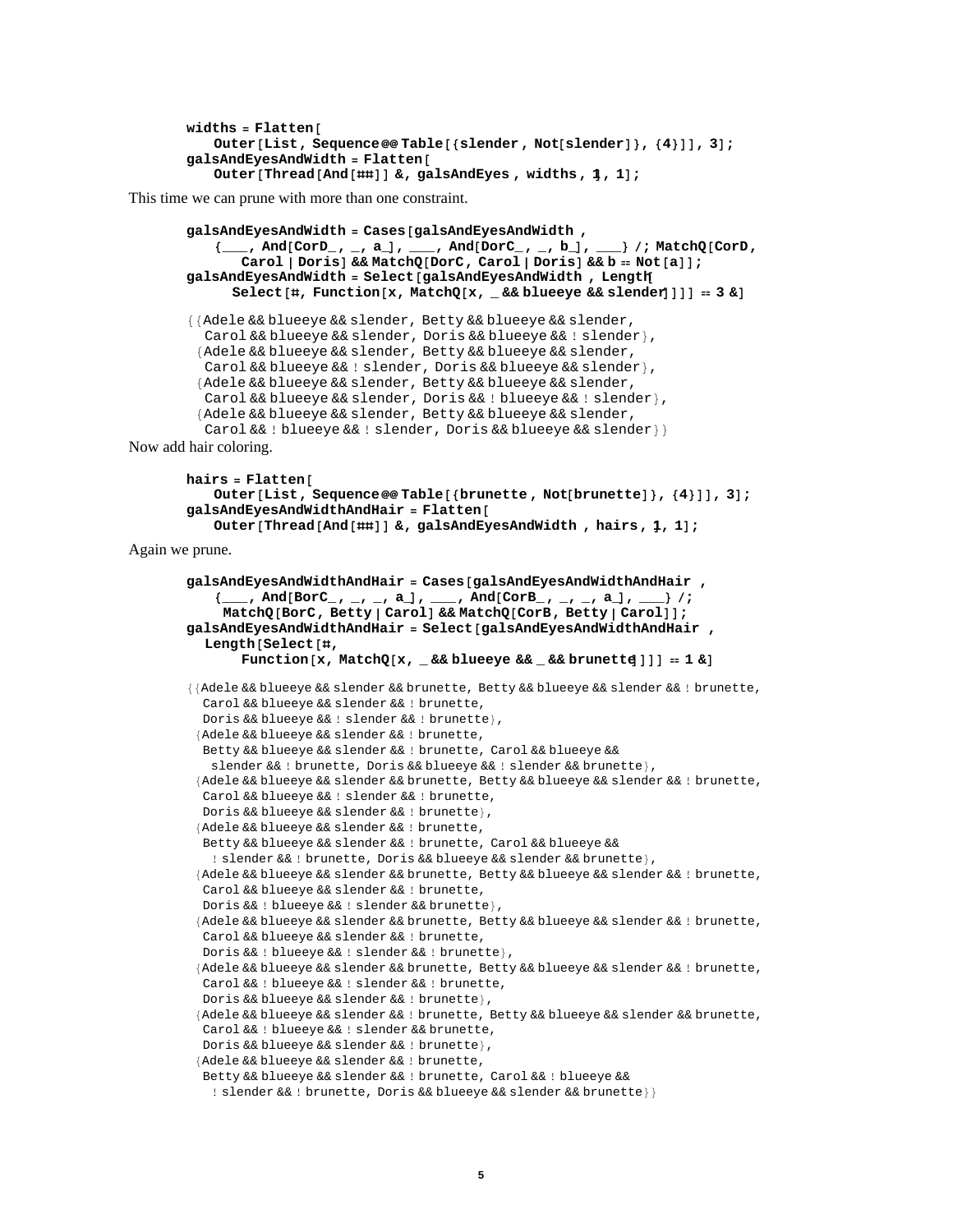Finally add height (we want her to have dimension).

```
heights =
  Flatten[Outer[List, Sequence@@Table<sup>[{tall</sup>, Not[tall]}, {4}]], 3];
galsAndEyesAndWidthAndHairAndHeight = Flatten[Outer]Thread[And<sup>[##]</sup>] &, galsAndEyesAndWidthAndHair, heights, \mu, 1];
galsAndEyesAndWidthAndHairAndHeight =
  Cases@galsAndEyesAndWidthAndHairAndHeight ,
    \{ ___, And<br>[AorD_, _, _, a_], ___, And<br>[DorA_, _, _, a_], _____} /;
     MatchQ@AorD, Adele DorisD && MatchQ@DorA, Adele DorisDD;
```
This time we prune with three constraints. When finished, we will have only one ideal woman (who, as it happens, repeats herself. Possibly Johnny was not aware of this trait.)

```
galsAndEyesAndWidthAndHairAndHeight = Flatten[Outer]Thread [And [##] ] &, galsAndEyesAndWidthAndHair, heights, \mu, 1];
galsAndEyesAndWidthAndHairAndHeight =
  Cases@galsAndEyesAndWidthAndHairAndHeight ,
    \{ ___, And [AorD_, _, _, a_], ___, And [DorA_, _, _, a_], ____} /;
     \text{MatchQ}[\text{AorD, Adele} | \text{Doris}] && \text{MatchQ}[\text{DorA, Adele} | \text{Doris}];
galsAndEyesAndWidthAndHairAndHeight =
  Select@galsAndEyesAndWidthAndHairAndHeight , Length@Select@ð,
         Function@x, MatchQ@x, _ && blueeye && _ && _ && tallDDDD  2 &D;
galsAndEyesAndWidthAndHairAndHeight = Select@
  galsAndEyesAndWidthAndHairAndHeight ,
  \text{Length}[\text{Select}[\text{#}, \text{Function}[x, \text{MatchQ}[x, \_\_\& \& \text{branchE} \& \text{call}]]]] = 2 \& \text{otherwise}{{Adele && blueeye && slender && brunette && tall,
  Betty && blueeye && slender && ! brunette && tall,
  Carol && blueeye && slender && ! brunette && ! tall,
  Doris && ! blueeye && ! slender && brunette && tall },
 {Adele && blueeye && slender && brunette && tall,
  Betty && blueeye && slender && ! brunette && ! tall,
  Carol && blueeye && slender && ! brunette && tall,
  Doris && ! blueeye && ! slender && brunette && tall}}
```
We see again that only Adele has the requisite features.

### **4. Linear diophantine equations**

We now show a simple example from [Lichtblau 2002a]. Given 143267 coins (pennies, nickels, dimes, and quarters) of total value \$12563.29, how many coins might be of each type? In general one might expect many different solutions; we will be happy to obtain any one of them. In the reference we show an easy way to obtain results using an optimization method (this amounts to a constraint satisfaction ILP). Here we will attempt a lattice−based method quite similar to what was shown above for the subset sum . We require nonnegative integer solutions to a pair of equations  $p + 5n + 10d + 25q = 1256329$  and  $p + n + d + q = 143267$ . We use these as columns of our lattice, again augmenting by an identity matrix.. To assist the process of obtaining a small vector that really gives a solution we will multiply the equations by a large value.

```
vecs = 10 ^ 8 * { {1, 5, 10, 25, -1 256 329}, {1, 1, 1, 1, -143 267}};
l lattice = \text{Transpose} [Join [IdentityMatrix [Length [vecs [[1]]]], vecs]];
redlat = LatticeReduce[lattice]
```
 $\{\{0\, ,\, 3\, ,\, -4\, ,\, 1\, ,\, 0\, ,\, 0\, ,\, 0\} \, ,\, \{-5\, ,\, 3\, ,\, 4\, ,\, -2\, ,\, 0\, ,\, 0\, ,\, 0\} \, ,$  ${41749, 39185, 35978, 26355, 1, 0, 0}$  ${0, -2, 1, 0, 0, 0, -10000000}$ ,  ${1, -2, 1, 0, 0, 10000000, 0}$ The third row gives a solution: 41749 pennies, 39185 nickels, 35978 dimes, and 26355 quarters.

Generally speaking it is not difficult to find "solutions" when we allow negative values. Making this method work in the presence of many small null vectors becomes problematic precisely because it then becomes all the more likely that small solutions will have components of both signs.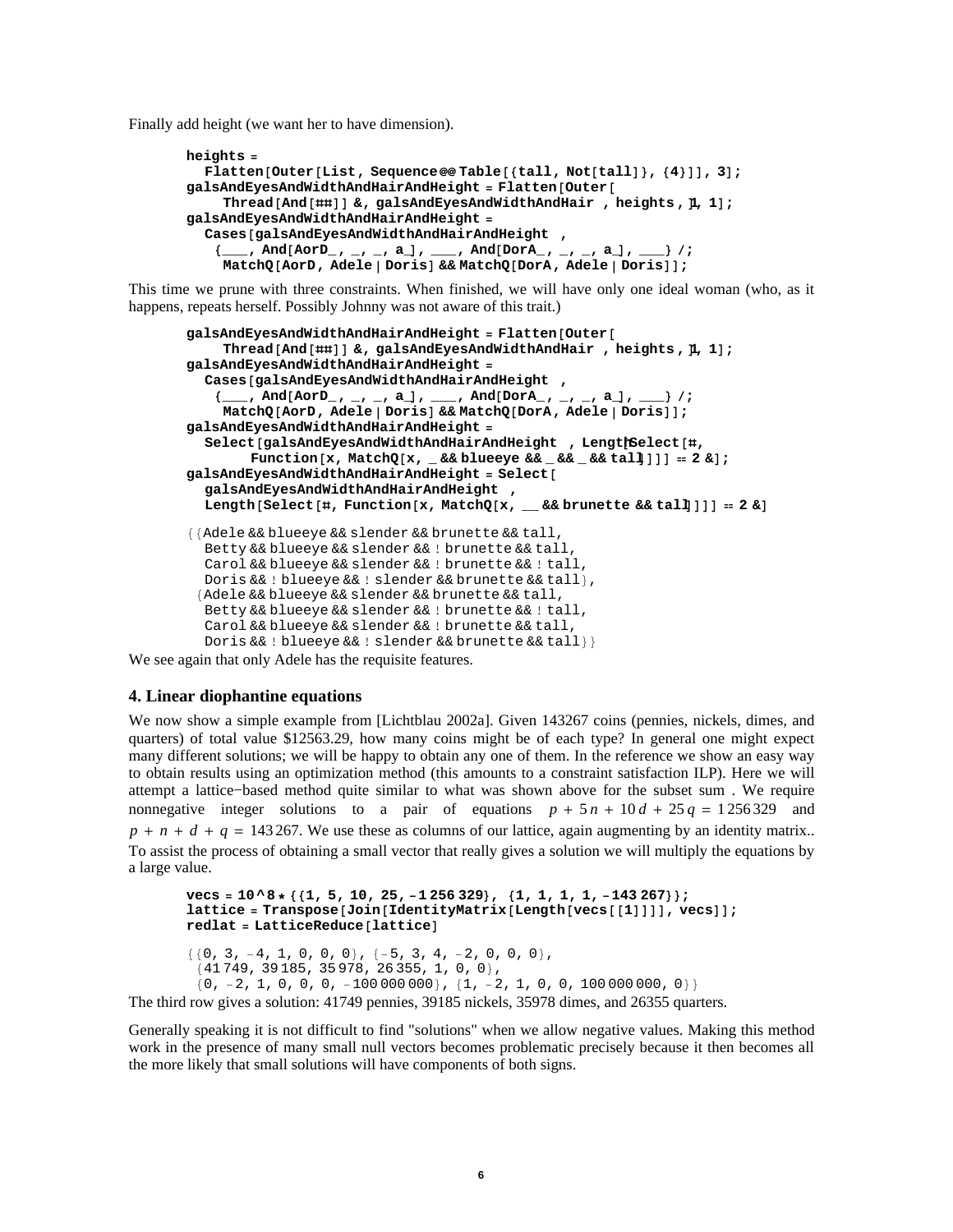It is of some interest to pursue this as a 0 −1 problem. From each variable we make new variables correspond− ing to each bit. Note that, as above, we will work with vectors of numbers and not form explicit variables.

```
base = 2;
sizes1 = Ceiling[Log[base, 1256329 / {1, 5, 10, 25}]size2 = Ceiling[Log[base, 143 267]];sizes = Map@Min@ð, size2D &, sizes1D;
expandedvec = Map[base \land Range[0, #-1] &, sizes];
mult = 10 ^ 3;
vec1 = mult * Append@Flatten@expandedvec * 81, 5, 10, 25<D, -1 256 329D;
vec{r} = mult * Appendix  Flatten [expandedvec * {1, 1, 1, 1}], -143 267];
llattice = Transpose<sup>[Join</sup><sup>[IdentityMatrix<sup>[Length</sup>[vec1]], {vec1, vec2}]];</sup>
```
What we seek is a solution vector containing all zeros and ones, with one in the third to last position (denoting that we utilized the last row but not with a multiplier), and zeros in the last two slots (indicating that we satisfied both linear relations).

```
redlatticeReduce[lattice];
solvec = First[Cases[redlat, {a_1, 1, 0, 0} : {a_1}]{1, 0, 0, 0, 1, 0, -1, 0, 1, 0, 0, 1, 0, 1, 0, 0, 0, 0, -1, 0, 0, 0, 1, 0}0, 1, 0, 0, 0, 0, 0, 0, 0, 1, 0, 0, 0, 0, 1, 0, 0, 0, 0, 0, 1, 0, 1,
 1, 0, 0, 0, 1, 1, 1, 1, 0, 0, 0, 0, 0, 0, 0, 0, 0, 0, 0, 0, 0, 0, 0<
```
This, in the words of television's Maxwell Smart, is "not quite what I had in mind." No matter; we can use it anyway. We simply reform our solution values as coefficients times powers of two. For this we must first break apart the solution vector into components that correspond to each of the original variables (pennies, nickels, dimes, and quarters). So long as the largest nonzero component in each is positive we will be able to get a valid solution.

```
start = 1;
solcomponents =
 Table[res = Take[solve, {start, start + sizes[[]1] - 1}];
   \text{start} \div \text{size}sizes\begin{bmatrix} \begin{bmatrix} 1 \end{bmatrix} \end{bmatrix};
   res, {j, Length[sizes]}]
{1, 0, 0, 0, 1, 0, -1, 0, 1, 0, 0, 1, 0, 1, 0, 0, 0, 0}\{-1, 0, 0, 0, 1, 0, 1, 0, 0, 0, 0, 0, 0, 0, 1, 0, 0, 0\}{0, 1, 0, 0, 0, 0, 0, 1, 0, 1, 1, 0, 0, 0, 1, 1, 1},81, 0, 0, 0, 0, 0, 0, 0, 0, 0, 0, 0, 0, 0, 0, 0<<
values = Map[<math>\#</math> <b>.</b> <math>(2 \land Range[0, Length[<math>\#</math>] - 1])</math> <math>\&amp;, solcomponents]</math>{10449, 16463, 116354, 1}810 449, 16 463, 116 354, 1<
```
We check that this satisfies the two equations.

```
values .81, 1, 1, 1< == 143 267 && values .81, 5, 10, 25< == 1 256 329
```
True

## **5. A more challenging subset sum**

The next example is from [Reinholtz 2003]. We are given the first forty reciprocals of squares of integers larger than one. The goal is to find a subset whose sum is  $\frac{1}{2}$ . We show Reinholtz' method below. We begin with the vector itself, clear denominators, and compute the target value in terms of the new vector.

```
vec = \text{Table}[1/n^2, \{n, 2, 40\}];len = Length[vec];
lcm = Apply [LCM, Denominator[vec]];
ivec = lcm * vec;
s = 1cm / 2;
```
Now find partial sums of all smallest elements, as we decrease the number of such elements. A placeholder table is defined along with a pair of predicates that in effect allow us to tell when to call recursively, and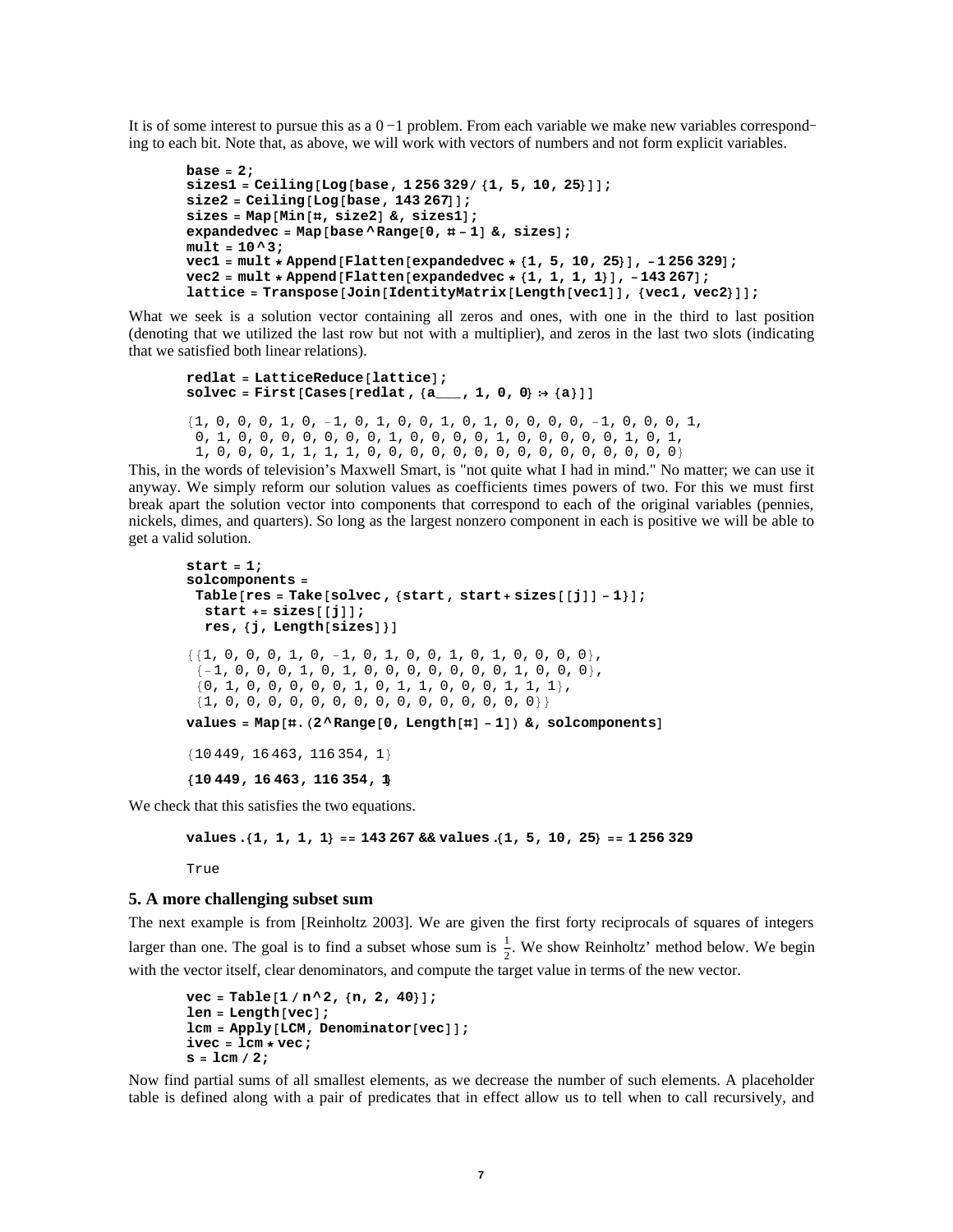what to test. The bounding feasibility test, used recursively, acts as a sort of backtracking mechanism (one might also view it as a branch−and−bound tactic).

```
total = Apply [Plus, ivec] - FoldList [ #1 + #2 & 0, ivec];b = \text{Table} \{0, \{len\}\};{\bf f}{\bf f}{\bf e}{\bf a}{\bf f}{\bf b}{\bf c}{\bf j}\bf j \bf j \bf j \bf j \bf j \bf j \bf j \bf j \bf j \bf j \bf j \bf j \bf j \bf j \bf j \bf j \bf j \bf j \bf j \bf j \bf j \bf j \bf j \bf j \bf j \bf j \bf j \bf j \
solutionQ[i_, tot_] := tot = s;try[i]' (#1 \le len \&), tot_] := With[{rtot = tot + ivec[[i]]}, b[[i]] = 1;
     solutionQ[i, rtot] && Throw[b];If[feasibleQ[i + 1, rtot], try[i + 1, rtot]];
     b[[i]] = 0; try[i+1, tot];\text{Truning} \left[ \text{result} = \text{Catch} \left[ \text{try} \left[ 1, 0 \right] \right] \right)result .vec  1  2
Select[result * vec,  # \neq 0 0]{20.55} Second, Null}
True
\frac{1}{4}1
1
1
1
1
1
    ,
        9
          ,
             16
                 ,
                    25
                        ,
                           49
                               ,
                                  144
                                       ,
                                         1
                                          225
                                                ,
                                                  1
                                                   400
                                                        ,
1
                                                           784
                                                                 ,
                                                                       1
                                                                    \frac{1}{225}\}
```
With some work this can also be attacked as a lattice problem. Specifically we can set this up as a linear diophaantine problem. There is a hitch: we typically have many null vectors and these tend to give solutions that do not have all ones. We can attempt to alleviate this by adding extra linear relations. For example, suppose we know or at least suspect that a solution using exactly 10 values exists (perhaps we peeked at Reinholtz' solution, but only long enough to guess how big it was). We can set up a lattice as follows.

```
size = 40;
squares = Table[n^2, \{n, 2, size\}lcm = Apply [LCM, squares];
vec = lcm  squares ;
vec = Append vec, -lcm / 2];
\text{vec2} = \text{Table} \{1, \{size\}\}\;vec{2} [[size]] = -10;
llattice = Transpose[Join]IdentityMatrix[Length[vec]], {vec, vec2}]];
```
The last columns contain the two linear relations we need to enforce; the sum of square reciprocals must equal  $\frac{1}{2}$  and the number of values in the sum must be 10. As in earlier examples, the augmented identity matrix records the multiples used in satisfying these relations.

We still face the same difficulty; if we reduce this lattice we can readily make zeros in the last two columns, using the last row multiplied by one, but the multiples of the other rows are not all likely to be one. This in turn is because there are still many small "null" vectors that give rise to small solutions, from which lattice reduction may not find the sort we require (using all ones). In order to further coerce the lattice reduction to yield a good vector we will alter the default behvior. Specifically we change what is often called the  $\delta$ 

parameter, typically set to  $\frac{3}{4}$  in the liteature (see e.g. [Lenstra, Lenstra, Lovász 1982]), to something much closer to 1.

```
Developer'SetSystemOptions@
  "LatticeReduceOptions "® 8"LatticeReduceRatioParameter "® .99<D;
Timing@redlat = LatticeReduce@latticeD;D
```

```
{0.36} Second, Null}
```
We now see if we have any solutions. These will have final three components of a one (signifying that the last row is multiplied by one) followed by two zeros (indicating that we successfully satisfied the two linear relations). Actually these might all be negated but we ignore that possibility for now. Moreover even if the last value is not zero (signifying that the number of elements used was not 10) that would not be cause for concern.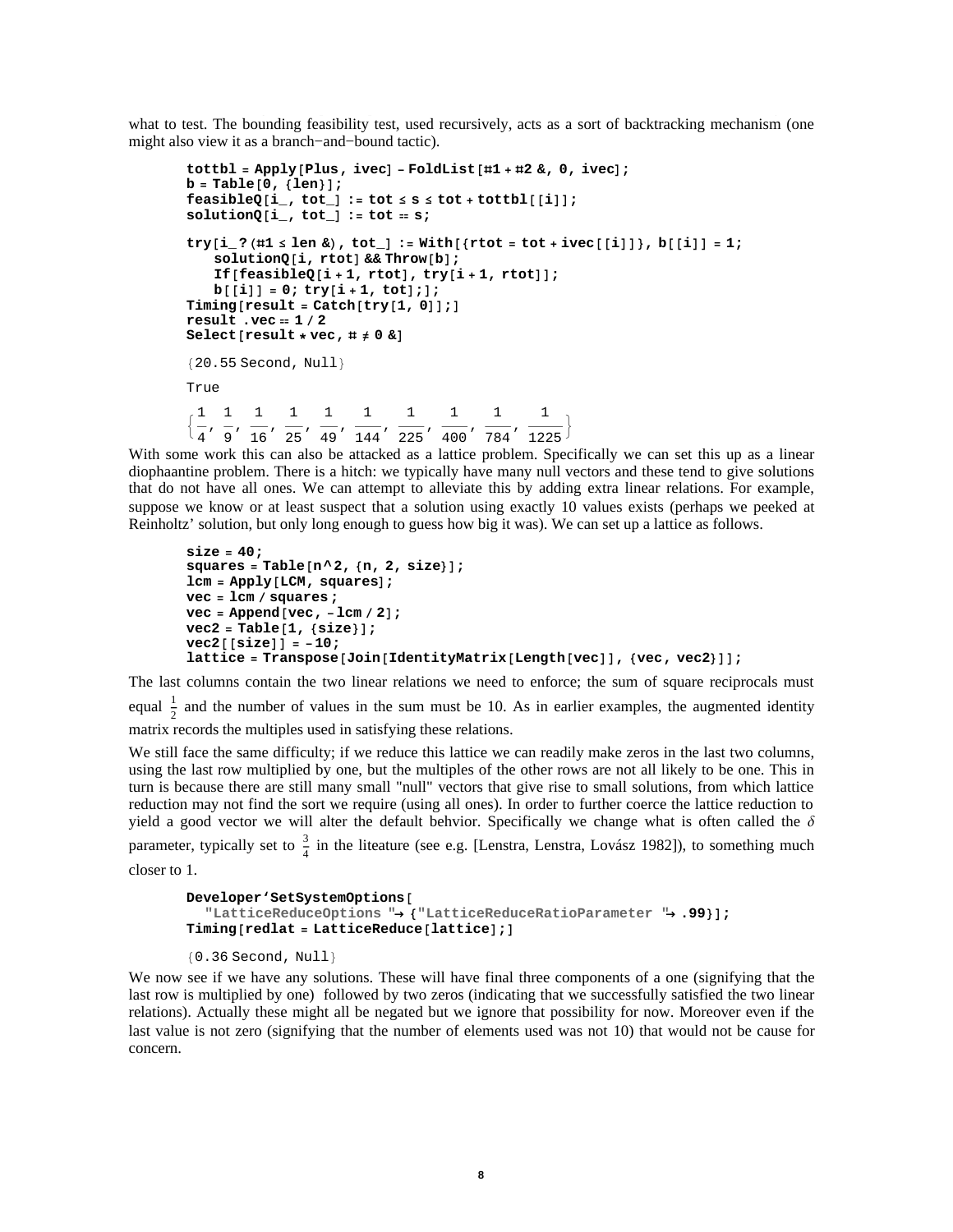### **solns** = **Cases**[**redlat**, {a\_\_\_, 1, 0, \_} /; Max[a] == 1 && Min[a] == 0]

881, 1, 1, 1, 0, 1, 0, 0, 0, 0, 1, 0, 0, 1, 0, 0, 0, 0, 1, 0, 0, 0, 0, 0, 0, 1, 0, 0, 0, 0, 0, 0, 1, 0, 0, 0, 0, 0, 1, 0, 0}}

Our solution is given by this vector with the last three elements removed. We see that it agrees with the previous one.

```
soln = Drop[First[solns], -3];soln.(1 / squares) = 1 / 2S^{elect}[soln * (1 / squares), \# \neq 0 \&True
\left\{ \right.1
  4
   ,
1
      9
        ,
1
          16
             ,
1
                25
                   ,
1
                     49
                        ,
1
                           144
                               ,
1
                                  225
                                      ,
1
                                         400
                                             ,
1
                                                784
                                                    ,
1
                                                       \frac{1225}{ }
```
Obviously we made use of the fact that we expected the solution to use 10 values. In reality we would loop over the possible lengths of a solution subset. It remains to ponder what to do in cases where we do not get a solution vector in the reduced lattice. One method I have used with modest success involves adding one to three more columns of random small integers (perhaps all multiplied by some constant larger than unity). The last element in each column will be the negative of a possible sum of a subset of the values above it. This forces solutions to satisfy more relations, thus often removing the small null vectors. We now must iterate over all possible values of sums of subsets of the new columns. If the random values are drawn from a small pool then typically there are not many such values for each column. This is important because we want to arrange matters so that we do no more than some low degree polynomial number of iterations in the number of rows of the lattice.

An alternative is to put those problematic null vectors to work for us (in modern parlance one might regard this as "embracing our null vectors"). There is direct functionality built into *Mathematica* to do something of this sort. The method used behind the scenes is a type of recursive enumeration over combinations of an unrestricted integer solution plus null vectors ([Strzebonski 2004]). The code below is from [Kampas 2004].

```
vars = Table[x[i], {i, 2, 40}];
\cosh 2\theta = \cosh 2\theta \cosh 2\theta = \sinh 2\theta \sinh 2\theta \sinh 2\theta \sinh 2\theta\mathtt{Timing}\big[\mathtt{FindInstance}\big[\mathtt{Join}\big[\big\{\big\}\big],i=2
                                                               40 x@iD
                                                                       \frac{[i]}{i^2} = \frac{1}{2}\begin{bmatrix} - \\ 2 \end{bmatrix}, cons\begin{bmatrix} 1 \\ 2 \end{bmatrix}, vars, Integers\begin{bmatrix} 1 \\ 2 \end{bmatrix}874.71 Second,
   \{x[2] \rightarrow 1, x[3] \rightarrow 1, x[4] \rightarrow 1, x[5] \rightarrow 1, x[6] \rightarrow 0, x[7] \rightarrow 1, x[8] \rightarrow 0,x[9] \rightarrow 0, x[10] \rightarrow 0, x[11] \rightarrow 0, x[12] \rightarrow 1, x[13] \rightarrow 0, x[14] \rightarrow 0,
       x[15] \rightarrow 1, x[16] \rightarrow 0, x[17] \rightarrow 0, x[18] \rightarrow 0, x[19] \rightarrow 0,x[20] \rightarrow 1, x[21] \rightarrow 0, x[22] \rightarrow 0, x[23] \rightarrow 0, x[24] \rightarrow 0,
```
 $x[30] \rightarrow 0$ ,  $x[31] \rightarrow 0$ ,  $x[32] \rightarrow 0$ ,  $x[33] \rightarrow 0$ ,  $x[34] \rightarrow 0$ ,  $x[35] \rightarrow 1$ ,

 $x[25] \rightarrow 0$ ,  $x[26] \rightarrow 0$ ,  $x[27] \rightarrow 0$ ,  $x[28] \rightarrow 1$ ,  $x[29] \rightarrow 0$ ,

 $x[36] \rightarrow 0$ ,  $x[37] \rightarrow 0$ ,  $x[38] \rightarrow 0$ ,  $x[39] \rightarrow 0$ ,  $x[40] \rightarrow 0$ } }

#### **6. Random determinants**

In this section we illustrate some heuristic methods on certain extremal matrix problems of modest size. It is sometimes important to understand extremal behavior of random polynomials or matrices comprised of elements from a given set. Below we apply knapsack−style optimization to study determinants of 7 *x* 7 matrices of integers taken from the set  $\{-1, 0, 1\}$ , with diagonal elements all set to 1. We arrived at the option settings utilized below after some trial and error experimentation.

```
n = 7;
mat = Array[x, {n, n}];
func[a : {\{\_?}NumberQ ..\} .}] /;
  Length[a] = Length[First[a]] := Det[a]\text{vars} = \text{Flatten}[\text{mat}];
\mathbf{p}roblemlist = {func[mat], Flatten[{Element[vars, Integers],
       Map[-1 \leq # \leq 1 \leq n, \text{vars}], Table[x[j, j] = 1, \{j, n\}]\};
```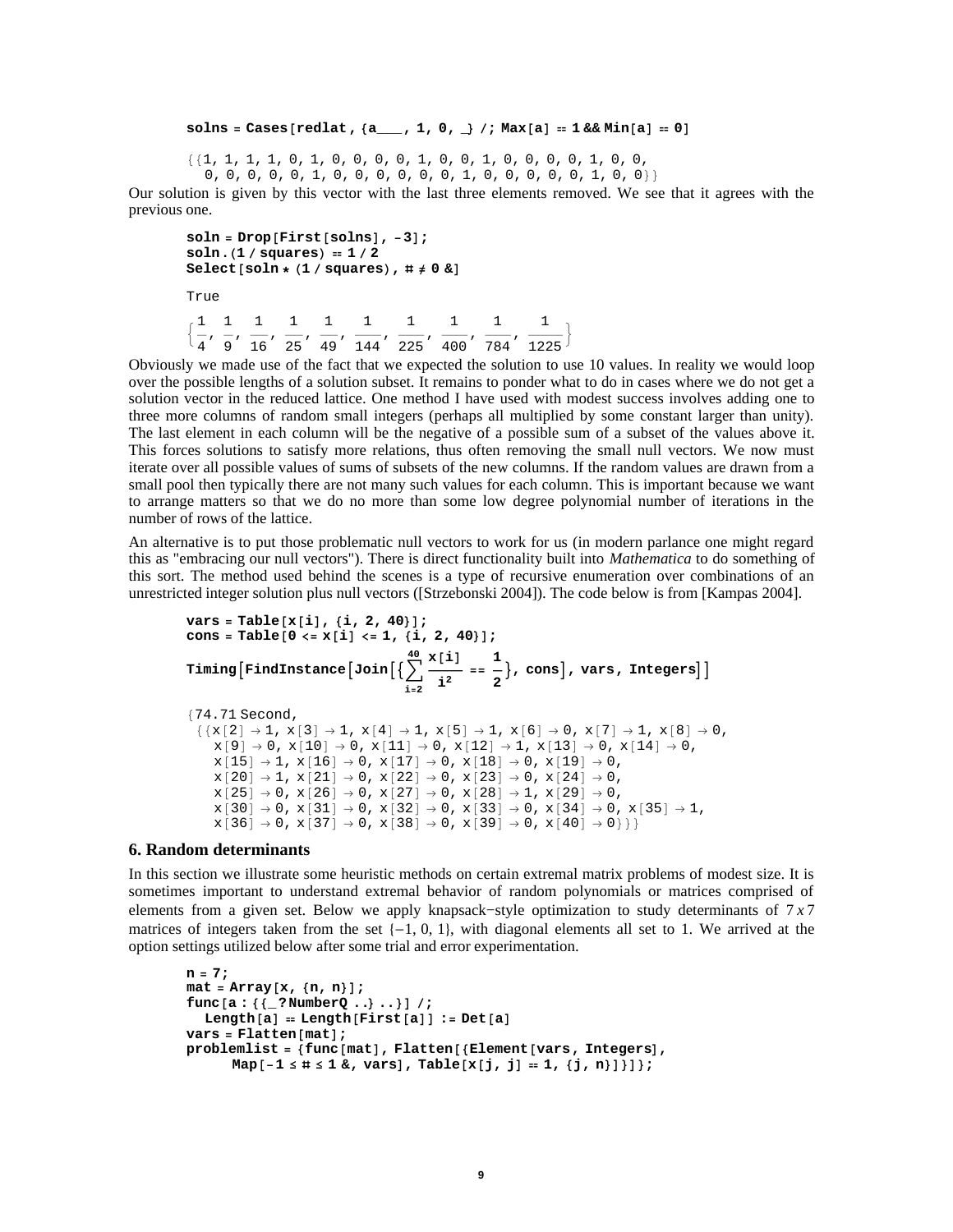```
Timing@8min, vals< = NMinimize@problemlist , vars,
     MaxIterations ® 50, Method ® 8"DifferentialEvolution ",
       CrossProbability \rightarrow 1 / 50, SearchPoints \rightarrow 50];
{37.34} Second, Null}
8min, mat . vals<
\{-576., \{\{1, -1, -1, 1, 1, -1, -1\}, \{1, 1, 1, -1, 1, 1, -1\},\}\{-1, -1, 1, 1, 1, 1, -1\}, \{1, 1, -1, 1, -1, 1, -1\}, \{1, 1, 1, 1, 1, 1\},{1, -1, -1, -1, -1, 1, 1}, { -1, 1, -1, -1, -1, 1, 1, 1}7
```
Note that the Hadamard bound claims the minimum must be no smaller than  $-7\overline{z}$ , or  $-907$ . A random search that took approximately twice as long as the code above found nothing smaller than -288. We'll now try with dimension increased by one.

```
Timing@8min, vals< = NMinimize@problemlist , vars,
     MaxIterations ® 200, Method ® 8"DifferentialEvolution ",
       CrossProbability \rightarrow 1 / 50, SearchPoints \rightarrow 100];
{464.97} Second, Null}
8min, mat . vals<
\{-4096., \{\{1, 1, 1, -1, 1, -1, -1, -1\}, \{1, 1, -1, 1, 1, 1, 1, -1\},\}{1, 1, 1, 1, 1, -1, 1, -1, 1}, { -1, 1, 1, 1, 1, -1, -1, 1, -1},{1, -1, 1, 1, 1, -1, 1, 1}, {-1, 1, 1, 1, 1, 1, 1, 1, 1, 1}\{1, -1, 1, -1, -1, -1, 1, 1, -1\}, \{1, 1, -1, -1, -1, -1, 1, 1\}\}
```
In this case we actually attain the Hadamard bound.

We now show an example that, while not really a knapsack problem, is a cousin to the one above. A matrix is called doubly stochastic is all entries are nonnegative and all rows and columns sum to one. A famous theorem due to Birkhoff shows that any such matrix may be written as a convex sum of permutation matrices (these are thus the vertices of the linear space of such matrices). It is not hard to show that the permutation matrices are moreover the doubly stochastic matrices of extremal determinant. Below we find one with determinant equal to  $-1$ .

```
n = 7;
\text{mat} = \text{Array}[x, \{n, n\}];func[a : {{_? NumberQ ..} ..}] /;
  Length[a] = Length[First[a]] := Det[a]vars =Flatten[mat];
\text{problemlist} = \{ \text{func}[\text{mat}] \}Flatten [{Map [# \ge 0 &, vars], Table [Sum [x [j, k], {j, n}] = 1, {k, n}],
       \texttt{Table}[\texttt{Sum}[x[j, k], \{k, n\}] = 1, \{j, n\}]\};{min, yals} = {NMinimize[problemlist, vars, MaxIterations} \rightarrow 200{min, Chop[mat / . vals, 10 ~ -7]}\{-1., \{\{0, 0, 1., 0, 0, 0, 0\}, \{0, 0, 0, 0, 0, 1., 0\},\}{0, 1., 0, 0, 0, 0, 0}, {0, 0, 0, 0, 0, 0, 1., 0, 0}, {0, 0, 0, 0, 0, 1.}\{1., 0, 0, 0, 0, 0, 0\}, \{0, 0, 0, 1., 0, 0, 0\}\}
```
The actual decomposition of a doubly stochastic matrix into a convex sum of permutation matrices is itself a type of knapsack problem, albeit one that can be handled by an efficient greedy algorithm. Simple *Mathemat− ica* code for this is given in [Lichtblau 1996]. As a rule of thumb, when a greedy algorithm will work to solve a knapsack problem, nothing will beat it.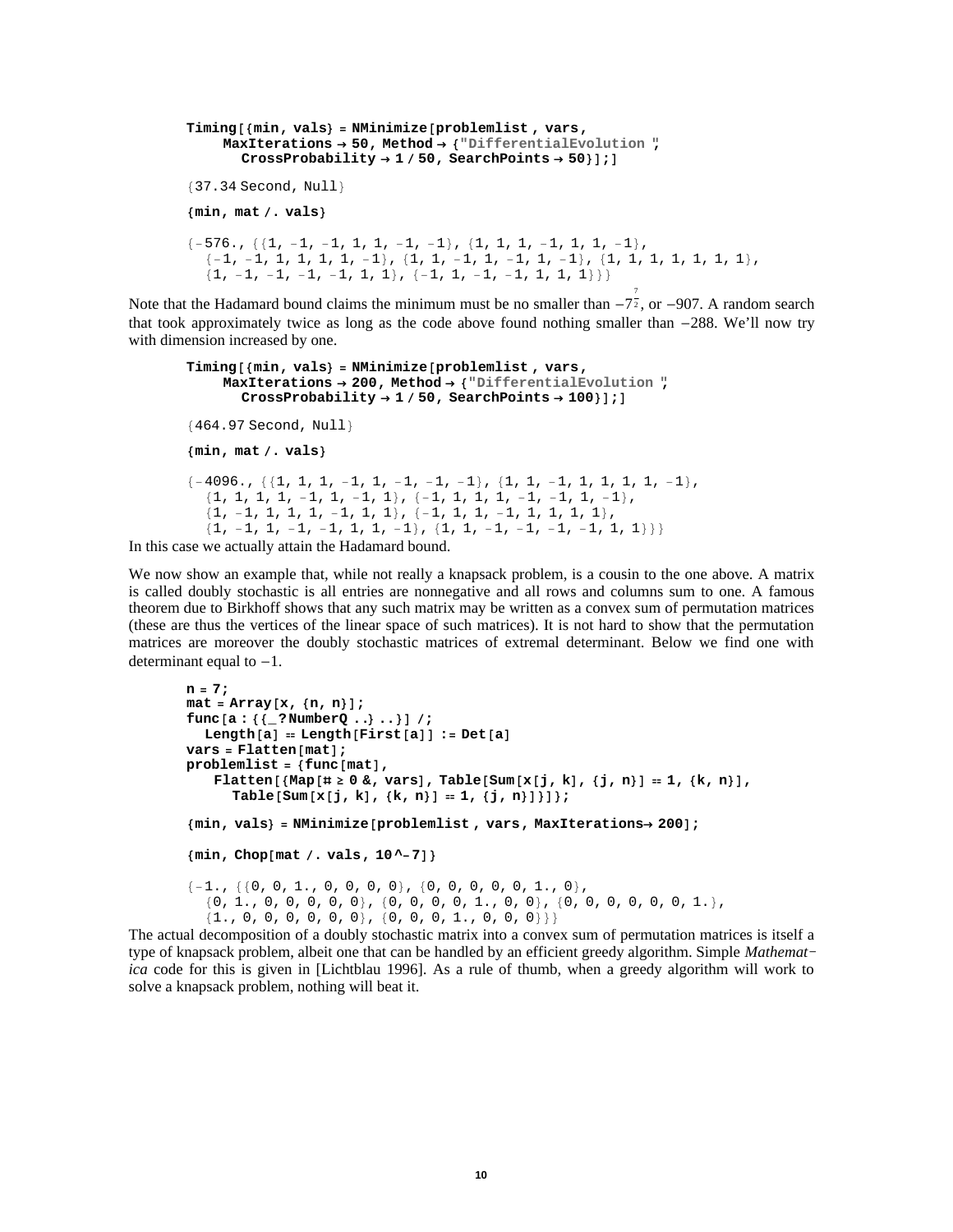### **7. Covering a set by subsets**

Subset covering is an important task that appears, for example, in the Quine−McCluskey algorithm for finding an optimal disjunctive normal form for a boolean expression [McCluskey 1956]. We give an example that arose in the Usenet news group comp.soft−sys.math.mathematica. The approach we use appeared previously in [Lichtblau 2002b]. We are given a set of sets, each containing integers between 1 and 64. Their union is the set of all integers in that range, and we want to find a set of 12 subsets that covers that entire range (we are given in advance that that number can be achieved).

```
subsets = 881, 2, 4, 8, 16, 32, 64<, 82, 1, 3, 7, 15, 31, 63<,
     \{3, 4, 2, 6, 14, 30, 62\}, \{4, 3, 1, 5, 13, 29, 61\}, \{5, 6, 8, 4, 12, 28, 60\}, \{6, 5, 7, 3, 11, 27, 59\}, \{7, 8, 6, 2, 10, 26, 58\}, \{8, 7, 5, 1, 9, 25, 57\},89, 10, 12, 16, 8, 24, 56<, 810, 9, 11, 15, 7, 23, 55<, 811, 12, 10, 14, 6, 22, 54<,
    812, 11, 9, 13, 5, 21, 53<, 813, 14, 16, 12, 4, 20, 52<, 814, 13, 15, 11, 3, 19, 51<,
    815, 16, 14, 10, 2, 18, 50<, 816, 15, 13, 9, 1, 17, 49<, 817, 18, 20, 24, 32, 16, 48<,
    818, 17, 19, 23, 31, 15, 47<, 819, 20, 18, 22, 30, 14, 46<,
     \{20, 19, 17, 21, 29, 13, 45, \{21, 22, 24, 20, 28, 12, 44,<br>\{22, 21, 23, 19, 27, 11, 43, \{23, 24, 22, 18, 26, 10, 42,824, 23, 21, 17, 25, 9, 41<, 825, 26, 28, 32, 24, 8, 40<, 826, 25, 27, 31, 23, 7, 39<,
    827, 28, 26, 30, 22, 6, 38<, 828, 27, 25, 29, 21, 5, 37<, 829, 30, 32, 28, 20, 4, 36<,
    830, 29, 31, 27, 19, 3, 35<, 831, 32, 30, 26, 18, 2, 34<, 832, 31, 29, 25, 17, 1, 33<,
    833, 34, 36, 40, 48, 64, 32<, 834, 33, 35, 39, 47, 63, 31<,
     {35, 36, 34, 38, 46, 62, 30}, {36, 35, 33, 37, 45, 61, 29},<br>{37, 38, 40, 36, 44, 60, 28}, {38, 37, 39, 35, 43, 59, 27},
    839, 40, 38, 34, 42, 58, 26<, 840, 39, 37, 33, 41, 57, 25<,
    841, 42, 44, 48, 40, 56, 24<, 842, 41, 43, 47, 39, 55, 23<,
    843, 44, 42, 46, 38, 54, 22<, 844, 43, 41, 45, 37, 53, 21<,
     \{45, 46, 48, 44, 36, 52, 20, \{46, 45, 47, 43, 35, 51, 19,<br>\{47, 48, 46, 42, 34, 50, 18, \{48, 47, 45, 41, 33, 49, 17\},\849, 50, 52, 56, 64, 48, 16<, 850, 49, 51, 55, 63, 47, 15<,
     {51, 52, 50, 54, 62, 46, 14, {52, 51, 49, 53, 61, 45, 13,<br>{53, 54, 56, 52, 60, 44, 12, {54, 53, 55, 51, 59, 43, 11},
    855, 56, 54, 50, 58, 42, 10<, 856, 55, 53, 49, 57, 41, 9<,
     {57, 58, 60, 64, 56, 40, 8}, {58, 57, 59, 63, 55, 39, 7}, {59, 60, 58, 62, 54, 38, 6},<br>{60, 59, 57, 61, 53, 37, 5}, {61, 62, 64, 60, 52, 36, 4}, {62, 61, 63, 59, 51, 35, 3},<br>{63, 64, 62, 58, 50, 34, 2}, {64, 63, 61, 57, 49
```
 $Union[Flatten[subsets]] = Range[64]$ 

True

To cast this as a standard knapsack problem we first transform our set of subsets into a "bit vector" represen− tation; each subset is represented by a positional list of zeros and ones. We will show the first such bit vector.

```
\alpha densevec [spvec_, len_] := Module [{vec = Table [0, {len}] },
  Do[vec[space][j]]] = 1, \{j, \text{Length}[s \text{pvec}]\};
  vechat{a} = Map[densevec[#, 64] &, subsets];
mat[1]81, 1, 0, 1, 0, 0, 0, 1, 0, 0, 0, 0, 0, 0, 0, 1, 0, 0, 0, 0,
 0, 0, 0, 0, 0, 0, 0, 0, 0, 0, 0, 1, 0, 0, 0, 0, 0, 0, 0, 0, 0, 0,
 0, 0, 0, 0, 0, 0, 0, 0, 0, 0, 0, 0, 0, 0, 0, 0, 0, 0, 0, 0, 0, 1<
```
To form a knapsack problem, the idea is to add component−wise as few bitvectors as possible, subject to the constraint that each component sum be greater than zero (indicating we have "covered" that position). We remark that this example is in a sense harder than might otherwise be the case due to the presence of inequali− ties. This also provides a clue that it might be wise to employ discrete optimization methods. We thus code it as such and use the *Mathematica* function NMinimize in order to solve it.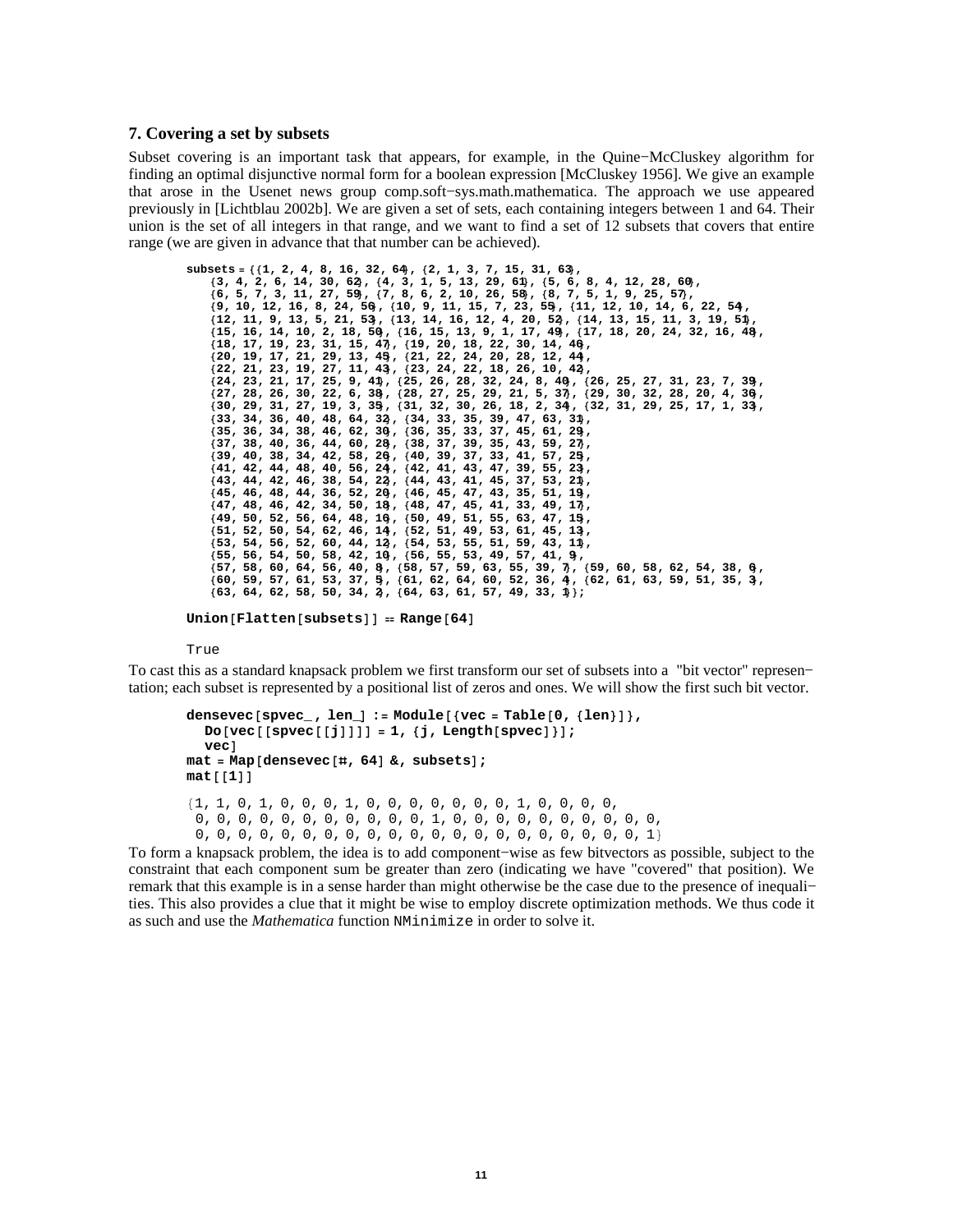```
spanningSets@set_, iter_, sp_, seed_, cp_: .5D :=
 Module@8vars, rnges, max= Length@setD, nmin, vals<,
  \text{vars} = \text{Array}[\text{xx}, \text{max}]; \text{rnges} = \text{Map}[(0 \leq # \leq 1) \& \text{yors}];
  8nmin, vals< = NMinimize@8Apply@Plus, varsD, Join@rnges,
        8Element@vars, IntegersD<, Thread@vars.set ³ Table@1, 8max<DDD<,
     vars, MaxIterations ® iter, Method ® 8DifferentialEvolution ,
       CrossProbability \rightarrow cp, SearchPoints \rightarrow sp, RandomSeed \rightarrow seed};
  vals = vars . vals;
  {mnin, vals}8min, sets< = spanningSets@mat, 2000, 100, 0, .9D
812., 80, 0, 1, 0, 0, 1, 0, 0, 0, 0, 0, 0, 0, 0, 0, 1, 0, 0, 0, 0,
  1, 0, 0, 0, 1, 0, 0, 0, 0, 1, 0, 0, 0, 0, 0, 0, 1, 0, 0, 0, 0, 1,
  0, 0, 0, 0, 1, 0, 0, 0, 0, 1, 0, 0, 1, 0, 0, 0, 0, 0, 0, 0, 0, 0, 1}}
```
Information regarding NMinimize and in particular the selection and setting of its various options, may be found in advanced documentation for *Mathematica*, or in [Champion 2002]. The fascinating engine behind the optimizer utilized in the example above is described in [Price and Storn 1997]. While it is primarily intended for continuous optimization, one lesson we learn here is that applications of evolutionary methods can themselves evolve. Several related discrete optimization examples are attacked using this functionality in [Lichtblau 2002b] where further mention is made of option settings for NMinimize appropriate for such problems. In that article we also show a very different way to approach this particular example using NMinimize.

### **8. In search of those elusive Keith numbers**

Keith numbers are defined as follows. Suppose we are given a number *s* of *n* digits (we work in base 10, but these can be defined with respect to arbitrary bases). Form a sequence in Fibonacci style as follows. The first *n* elements are the digits themselves. The  $(n + 1)$ <sup>th</sup> element is the sum of the first *n* digits. Subsequent ele– ments are the sums of the preceding *n* elements. Then s is called a Keith number (for Mike Keith, who first discussed these), if it appears in this sequence. For example, the sequence for 197 is 81, 9, 7, 17, 33, 57, 107, 197, ...< and so 197 is a Keith number. Keith originally referred to these as repfig− its, for "replicating Fibonacci digits".

Keith numbers tend to be quite rare (there are only 71 of them below  $10^{19}$ ), and known methods for finding them, while flawless (in the sense that they find all of them), are limited in range due to algorithmic complex− ity and memory requirements. At the time the present work was begun the state of the art, from [Keith 1998], was that all such numbers up to 19 digits had been found but no larger ones were known. We will remedy that situation.

We begin with some background remarks on the nature of two methods on which we have relied thus far. One, lattice reduction, can be used to find small integer solutions to diophantine linear problems. It is particularly useful for finding small null vectors to a given homogeneous integer equation. The other tool, differential evolution, can frequently enforce "reasonable" linear inequality constraints if provided with input that is not too far from satisfying the constraints, especially when that input contains small components and the constraints are directly influenced by (integer) perturbations in the optimization variables. Both methods in a sense form new vectors from old by their respective means of recombination. The fact that one tries to find small things, and the other can more readily impose constraints on sets comprised of small values (as well as the fact that we discuss them together in this section), suggests that it might be profitable to use the two methods in tandem. That is exactly what we will do.

To begin we must find equations to describe these things. If the digits are  $\{d_0, d_1, ..., d_{n-1}\}$  then the number is  $\sum_{j=0}^{n-1} d_j 10^{n-1-j}$ . Meanwhile we form the sequence using a Fibonacci matrix of dimension *n*. This is simply a matrix that, when operating on a vector, replaces each element up to the last by its successor, and replaces  $(0, 1, 0, 0)$ 

the last by the sum of the elements. For 
$$
n = 2
$$
 this is simply  $\begin{pmatrix} 0 & 1 \\ 1 & 1 \end{pmatrix}$ . For, say,  $n = 4$ , it is  $\begin{pmatrix} 0 & 0 & 1 & 0 \\ 0 & 0 & 1 & 0 \\ 0 & 0 & 0 & 1 \\ 1 & 1 & 1 & 1 \end{pmatrix}$ .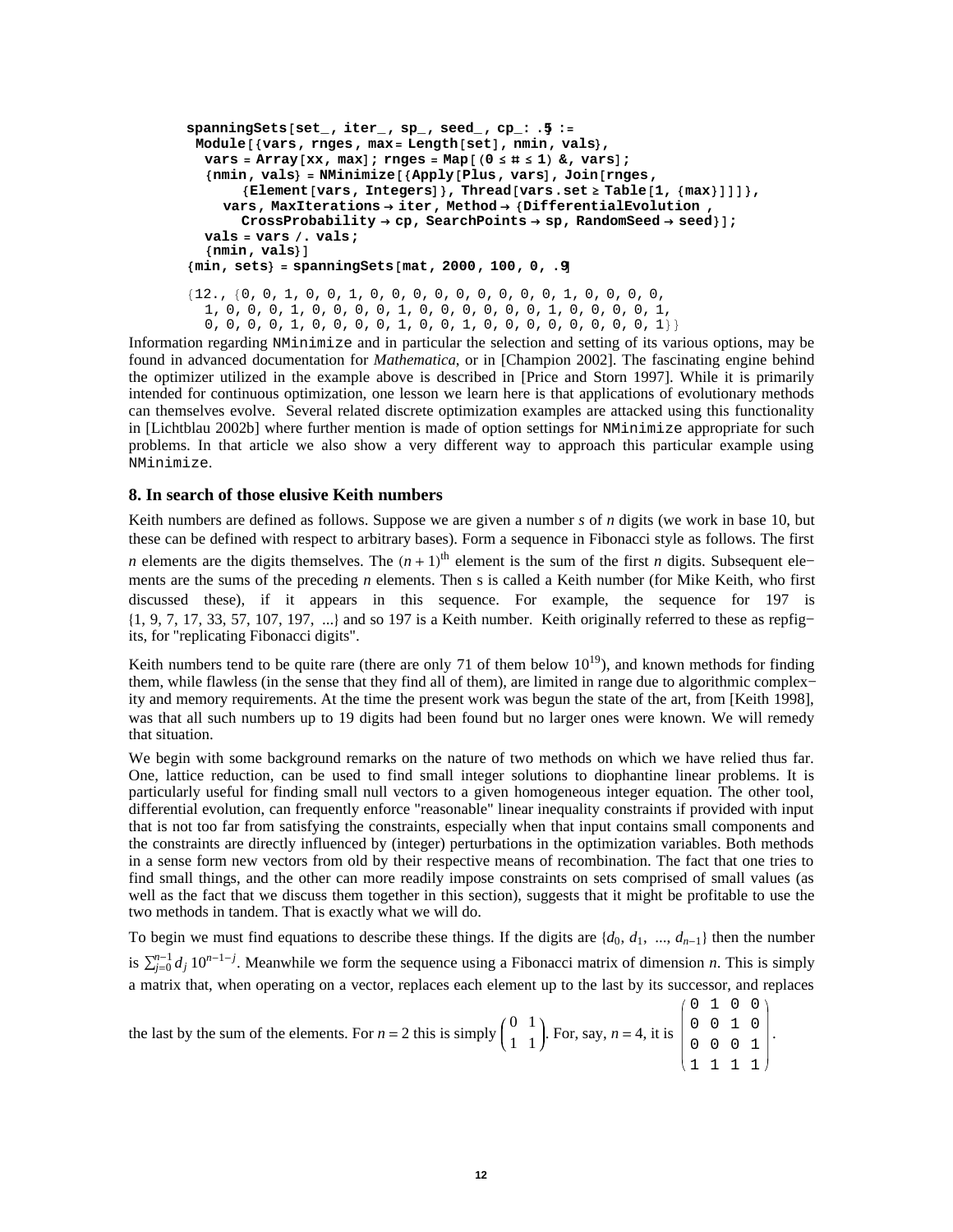If we multiply this matrix by itself  $k - 1$  times then the dot product of the bottom row with the digit sequence will give the  $(n + k)$ <sup>th</sup> term in the sequence. Some simple inequality considerations will give fairly tight bounds on how many such multiples can possibly work for a given number of digits *n*. We will use each possibility to form a homogeneous linear diophantine equation (that is, the sum will be zero). For efficiency, in the actual code we take advantage of the structure of the matrix to avoid forming explicit matrix products.

```
keithEquations<sup>[len_Integer</sup> /; len > 0] :=
 Module@8matrow , n, list, res, vecs<,
   res = list[];
   Do@
     matrow[j] = Table[KroneckerDelta[k, j+1], {k, len}, {j, len-1}];\text{matrow}[\text{len}] = \text{Table}[\text{1}, \{\text{len}\}];
   n = len;
   WMile<sup>[9</sup> * Apply<sup>[Plus, matrow<sup>[n]</sup>] < 10 ^ (len - 1), n++;</sup>
     \text{matrix}[\text{min}[\text{matrix}|\mathbf{x}], {\kappa}, \text{min}[\text{min}|\mathbf{x}], \mathbf{0}]While [First [matrow [n] ] \leq 10 \wedge (\text{len} - 1), res = list [res, matrow [n] ];
     n++;
     \text{matrow}[n] = \text{Sum}[\text{matrow}[k], \{k, n - \text{len}, n - 1\}];
   \text{vecs} = \text{Apply}[\text{List}, \text{Flatten}[\text{res}, \text{Infinity}, \text{list}]];
   Map[(\# - 10 \land Range[len - 1, 0, -1]) \& \text{, } vecs]]
```
Next we need to solve such systems. This is really just an integer null space computation. For convenience we strip down code from [Lichtblau 2003b].

```
integerNullSpace[vec : {Interger ..}] := Module[<math>mat, hff</math>hat[</math> <math>\text{transpose}[\text{Join}[\text{vec}], \text{IdentityMatrix}[\text{Length}[\text{vec}]]]]</math>hnf = Last[Develope' HermiteNormalForm[mat]];LatticeReduce[Map[Drop[#, 1] & F, Drop[hnf, 1]]]D
```
We demonstrate with a short example. We start by obtaining the set of candidate equation vectors for 5 digit examples.

```
k5 =keithEquations[5];
```
We find the small null vectors for one of these candidates.

```
nulls[5, 2] = integerNullSpace[k5][4]]
```

```
{(-3, -1, -3, -3, -1}, {-2, -4, -3, 3, -3},\{1, 6, -5, 6, -2\}, \{7, -3, -15, 5, 26\}\}
```
Notice that for any solution vector, its negative is also a solution vector. Thus we see that 31 331 is a Keith number of five digits. That was not too difficult. We now look at examples with 6 digits.

```
k6 =keithEquations[6];
```
We find the small null vectors for one of these candidates.

```
nulls[6, 2] = integerNullSpace[6[2]]
```

```
\{\{0, 3, -3, 0, 4, 0\}, \{-1, 1, -3, -2, -4, -4\},\\{0, -6, -3, 1, 0, -2\}, \{0, -1, 1, 5, 0, -6\}, \{0, 4, -12, 15, -12, 9\}\}
```
We arrive at a set of small null vectors, none of which have entirely nonnegative or entirely nonpositive values (with the first being nonzero, in order that they give a legitimate six digit number). It turns out that this will be the case for all possible equations given by k6. We now need a way to recombine these so that the first component is positive and the rest are nonnegative. This job can be tackled by differential evolution with integer variables. The idea is quite simple. For each null vector we create an integer−valued variable. We allow arbitrary linear combinations of these vectors subject to the constraints that all resulting compo− nents be nonnegative, and the first be positive. Since this is a constraint satisfaction problem we can either use a constant objective function or else use some function that would have the effect of imposing a penalty on combinations that violate the constraints. As the NMinimize constraint handler already do this, we will opt for the former (actually, since the zero vector is close to satisfying the constraints, one should perhaps add emphasis to the constraint that the first value is nonzero). The code for this is below.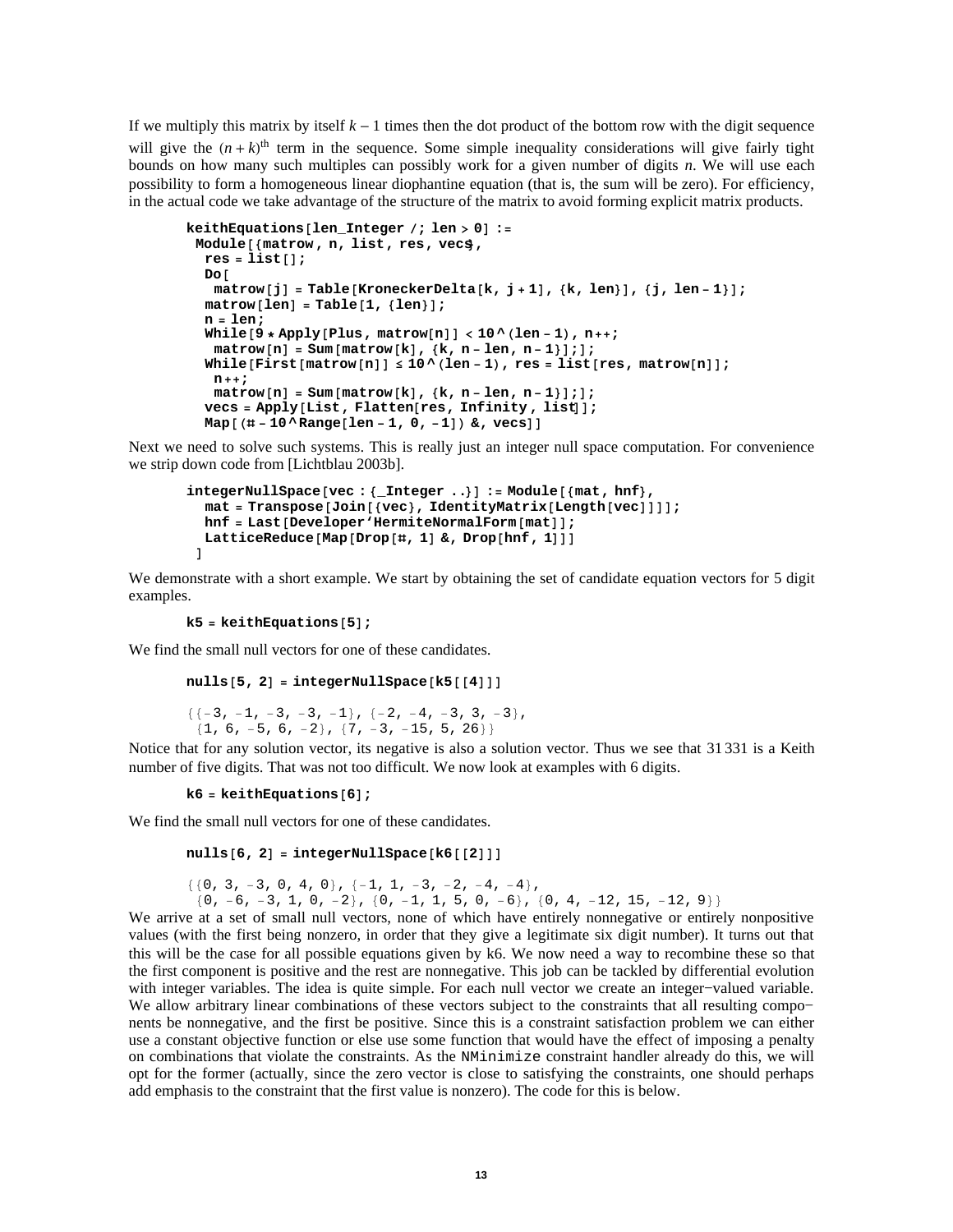```
keithSolution@nulls_ , iters_: AutomaticD :=
 Module@8len = Length@nullsD, vars, x, vec,
    constraints, program, min, vals, vars = Array[x, len];
  vec = vars.nulls;
   \text{constraints} = \text{Join} [\text{{Element}}[\text{vars}, \text{Integers}], 1 \leq \text{First}[\text{vec}] \leq 9\},
     Map[0 \leq # \leq 9 \&, Rest[vec]]];
   program = 81, constraints<;
   8min, vals< = NMinimize@program , vars, MaxIterations® itersD;
  vec /. vals<sup>1</sup>
```
 $k$ eithSolution<sup>[nulls</sup>]<sup>6, 2]</sub></sup>

 ${1, 4, 7, 6, 4, 0}$ 

We note from [Keith 1998] that 147 640 is in fact in the list. Now we will try for something more ambitious. As there are no known Keith numbers of 20 digits, we will attempt to find one.

```
k20 =keithEquations[20];
nulls[20, 3] = integerNullSpace[k20|[3]]];
Timing@keithSolution@nulls@20, 3D, 200DD
```

```
= NMinimize:: incst: NMinimize was unable to generate
      any initial points satisfying the inequality constraints
      \{-2 \text{ Round } [x$1808[2]] + Round [x$1808[3]] + 3 Round [x$1808[4]] + 2 Round [x$1808]5] + \ll4\gg + Round [x$1808[10]] - 2 Round [x$1808[11]] - 4 Round [x$1808]12] + \ll5\gg \leq 0, \ll10\gg }. The initial region specified
      may not contain any feasible points. Changing the initial region
      or specifying explicit initial points may provide a better solution.
```
 ${46.29}$  Second,  ${2, 7, 8, 4, 7, 6, 5, 2, 5, 7, 7, 9, 0, 5, 7, 9, 3, 4, 1, 3}$ 

We have found the first known example of a 20 digit Keith number (hooray for us!). It is, moreover, the first pandigital example (that is, containing all 10 digits). The warning message tells us, not surprisingly, that none of the initial combinations satisfied the constraints. Letting differential evolution work its magic over the course of 200 generations sufficed to overcome that defect.

We check that this is in fact a Keith number. The code below will bracket the original value with the last value in the sequence that is strictly less, and its successor. We have a Keith number if and only if that successor is the original value. We code this to take a list of digits as input.

```
f[list_] := Append[Rest[list], Apply[Plus, list]]knumsums@list_D := With@8val = FromDigits@listD<,
  Take@NestWhile@f, list, Last@ðD < val &D, -2DD
knum[ilist_] := Last[knumsum[list_j] == FromDigits[iist])knum<sup>[{2, 7, 8, 4, 7, 6, 5, 2, 5, 7, 7, 9, 0, 5, 7, 9, 3, 4, 1, <sup>[3]</sup></sup>
```
True

Utilizing a clever search algorithm that relies on large tables, Mike Keith found all examples up to 19 digits using about 500 hours of computation time with hardware of mid−to−late 1990's vintage. To be fair in a comparison, the method we show above is by no means guaranteed to work. It just happens to do a nice job, and in the example above required no tuning beyond setting the MaxIterations (though possibly other option tuning would make it more effective). But clearly it is much faster than the direct search and by no means requires much memory.

A tentative conclusion is that for some types of knapsack problem, the tandem of lattice and optimization tools can be quite powerful. Actually the scenario is not quite so nice. It turns out that the method above got fairly lucky with the example we did. With substantial work one can get another such set of 20 digits:  $\{1, 2, 7, 6, 3, 3, 1, 4, 4, 7, 9, 4, 6, 1, 3, 8, 4, 2, 7, 9\}$ . This uses the second rather than third of the candidate equations. So we can regard this approach as something that will sometimes work, perhaps after substantial tuning, and more importantly it provides evidence to the effect that lattice reduction in tandem with integer programming methods can be a powerful combination for attacking knapsack problems.

Even alone, lattice methods can find sporadic large Keith numbers. For example, in the code below we borrow a method from [Schnorr and Euchner 1991] to improve our chances of getting a valid result from the lattice reduction step. The idea is to augment each null vector with a zero, and augment the lattice with a row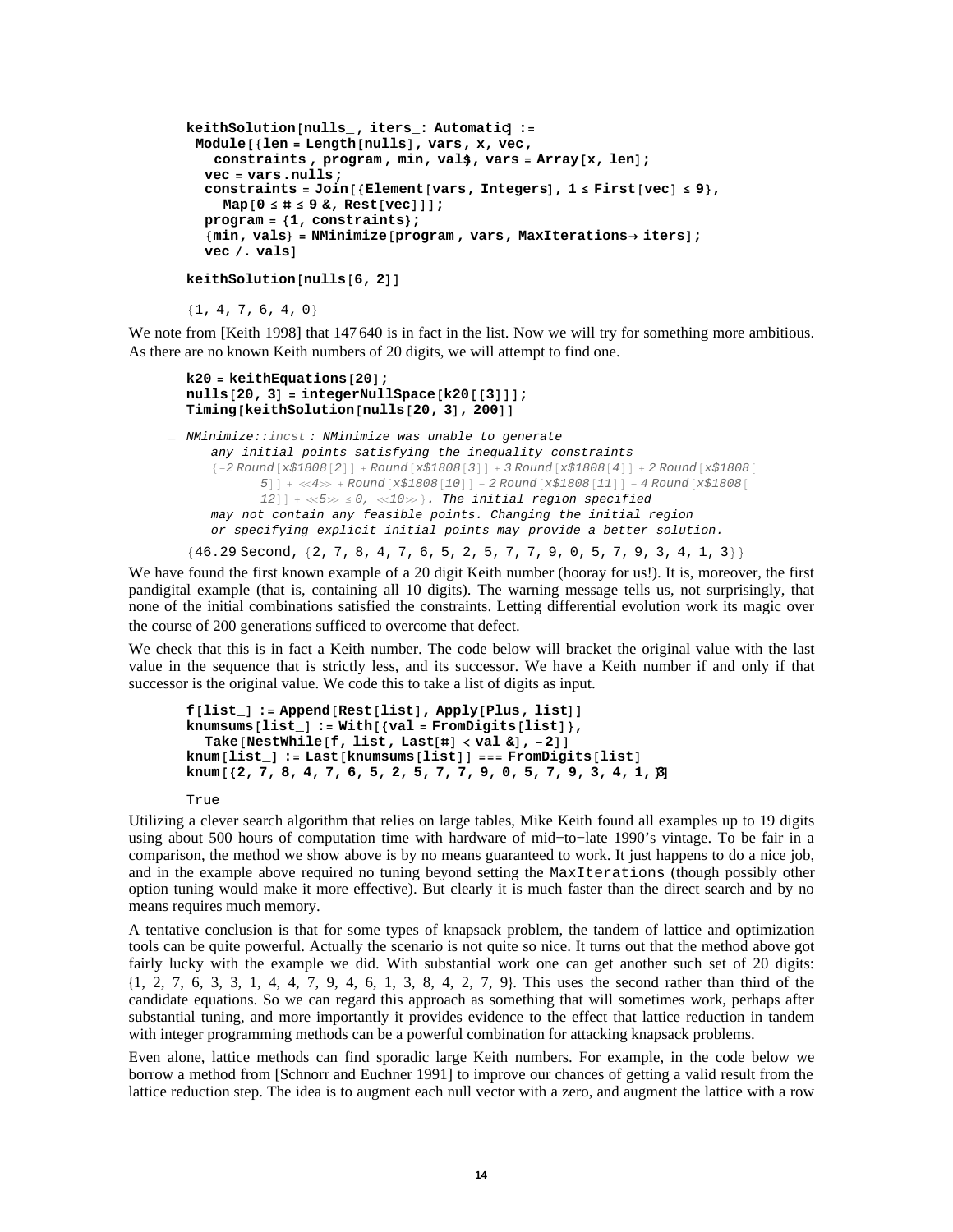consisting of some nonzero value (typically one) in the new column of zeros, and  $\frac{9}{2}$  everywhere else. Thus if there is a valid solution then in this augmented lattice contains the vector consisting of that nonzero value (or its negative) and the remaining entries in the range  $\left\{-\frac{9}{2}\right\}$  $\frac{9}{2}$ ,  $\frac{9}{2}$  $\frac{9}{2}$ . As this would be a fairly "small" vector, one can hope that it will appear in the reduced basis (this is essentially the idea used by Schnorr and Euchner, in a binary setting, to raise the density at which one can hope to solve subset sum problems). In practice we get a few Keith numbers this way, as well as a larger number of near misses.

```
integerNullSpace2[origvec : {Interger ..}]:
 Module@8vec, mat, hnf, red, vecs, m<, vec = origvec ;
  hat[Join][vec], IdentityMatrix[Length[vec)]];
  hnf = Drop[Last[Development'HermiteNorm[match], 1;
  vec = <b>Table[-9 / 2, {Length[vec] + 1}];
  vec([1]) = 1;hnf = LatticeReduce(hnf);hnf = Prepend[hnf, vec];
  red = LatticeReduce[hnf];
  \text{vecs} = \text{Cases} [\text{red}, \{1 \mid -1, \_\_\_\_\_}];\text{vecs} = \text{Map}[\text{Rest}[\text{\texttt{#}} \mid \text{Sign}[\text{First}[\text{\texttt{#}} \text{]]}] \; \text{\texttt{#}} \text{,} \; \text{vecs}vecs + 9  2
 D
```
Using this code we found the following digit lists for Keith numbers.

 ${7, 6, 5, 7, 2, 3, 0, 8, 8, 2, 2, 5, 9, 5, 4, 8, 7, 2, 3, 5, 9, 3}$  ${2, 6, 8, 4, 2, 9, 9, 4, 4, 2, 2, 6, 3, 7, 1, 1, 2, 5, 2, 3, 3, 3, 7}$  $\{2, 2, 9, 1, 4, 6, 4, 1, 3, 1, 3, 6, 5, 8, 5, 5, 5, 8, 4, 6, 1, 2, 2, 7\}$  ${1, 8, 3, 5, 4, 9, 7, 2, 5, 8, 5, 2, 2, 5, 3, 5, 8, 0, 6, 7, 7, 1, 8, 2, 6, 6}$ 

of 22, 23, 24, and 26 digits respectively. The last is again pandigital.

As a side remark, one might well wonder what is the probability that a number of *n*digits is pandigital. the code below will compute it via recursion.

```
p[n, 1] = (1/10) (n-1);p[10, 10] = 10! / 10^110;p@n_, j_D ; j > n = 0;
p@n_, j_D ; j £ 10 :=
 p[n, j] = (j / 10) * p[n - 1, j] + (10 - j + 1) / 10 * p[n - 1, j - 1]
```
It turns out that for 20 or 26 digits the probabilities are about 21 % and 48 % respectively.

 $N[\{p[20, 10], p[26, 10]\}]$ 80.214737, 0.478985<

### **9. Set covering via branch−and−bound**

The method we showed above for handling the set cover uses a heuristic sort of integer programming based on the DifferentialEvolution method of NMinimize. While this is useful, it would be nice to have the capability to search for solutions in a way that is more exhaustive and guaranteed to find at least one if it exists. This can be attained by the "branch−and−bound" method of implicitly enumerating through a con− strained linear problem. The method is discussed in [Schrijver 1986]. We give a brief synopsis below.

The idea is to solve what are termed relaxations of the problem wherein integrality is not enforced but inequality constraints are in use. For any solution one looks for noninteger parts. If all are integer the solution is fine. Otherwise one takes, say, the first coordinate that is not an integer and spawns a pair of new prob− lems, one constraining the corresponding variable to be less or equal to the floor of the value in the solution, and the other constraining it to be greater or equal to the ceiling of that value. This is the "branching". The "bounding" part comes once we obtain solutions that are integer valued. We evaluate the objective function and now can ignore all spawned relaxed problems for which the evaluation of the objective function is greater, as these can only get worse when integrality is enforced. Note that this approach is also useful for what are referred to as mixed problems, wherein some but not all variables may be constrained to take on integer values. One simply branches only on those so constrained.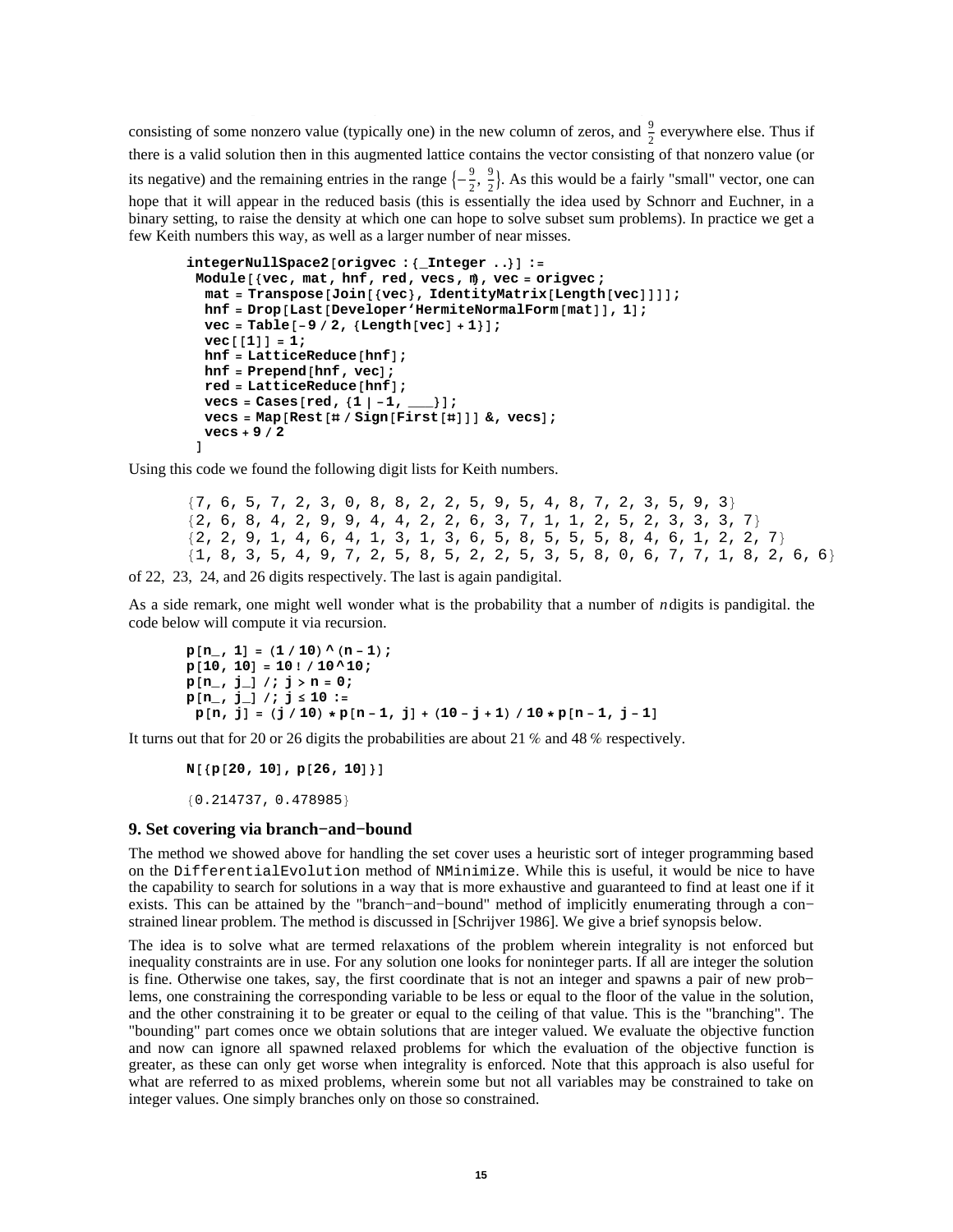The code below is tailored for the set partition problem previously discussed. We keep a counter of the number of times we actually solve a linear programming problem. For simplicity we use NMinimize but one might avoid preprocessing and thus obtain greater speed by setting up a direct call to LinearProgramming. Also we provide for the possibility that one might know in advance roughly the minimum value, and hence more quickly discard subproblems (and candidate solutions) that will eventually turn out to be suboptimal. We also set up the code in such a way as to stop once we have found some set number of solutions beneath the given bound. Even without this it is quite possible that the code above may miss some solutions (though it is not too hand to alter in such a way as to find all possible solutions). As is, it will find many, and perhaps most.

```
setCover[vecs_, statmin_,: 0, maxsols_,: Infinity :=Module@8len = Length@vecsD, x, vars, c1, c2, program , min, vals, stack,
   counter = 0, tmp, solns = \{\}, mylist, obj, constants, numsols = 0\},min = \text{If}[startmin == 0, Length[vecs], startmin];
  \text{vars} = \text{Array}[x, \text{len}];
  c1 = Join@Map@GreaterEqual@ð, 0D &, varsD,
    Map[LessEqual | #, 1 | & 0, 1 |)c2 = Map[GreaterEqual<sup>[#</sup>, 1] &, Apply<sup>[plus</sup>, vars*vecs]];
  obj = Apply[Plus, vars];
  program = 8obj, Join@c1, c2D, min<;
  stack = 8program , 8<<;
  While@stack =!= 8<,
   program = First[stack]; stack = Last[stack];
   If[Last[program] > min, Continue[]];
   counter++; program = Drop[program, -1];
   Internal'DeactivateMessages@
    soln = NMinimize@program , varsD, NMinimize ::"nsol"D;
   If@! FreeQ@soln, IndeterminateD, Continue@DD;
   {time, soln} = soln; If[tmp > min, Continue[]];soln = Chop[vars / . soln];badpos = Position[soln,(a_1 / a_2) Chop[a - \text{Round}[a]] = ! = 0, \{1\}, 1, Heads \rightarrow False];
   If@badpos  8<,
    If[tmp < min, solns = \{\}\text{; min = tmp; numsols = 0}\}\text{; }numsols++; solns = 8Apply@mylist , solnD, solns<;
    If [startmin \neq 0 \& numsols = maxsols, Break[];
     ,
    badpos = badpos[1, 1]; constraints = Last[program];
    stack =
      {60bj, Appendix 1}, Append[constraints, vars[[badpos]] = 0], tmp}, stack};
    \text{stack} = \{ \text{obj}, \text{Append}[\text{constraints}, \text{vars}[\text{badpos}]] = 1 \}, tmp},
       stack}; ]; ];
  {maxols, counter, Flatten[solns, Infinity] / . mylist + List}}
```
We use this to find several solution to the set covering problem in question. We will use the knowledge that solutions have length 12 in order to gain a speed advantage.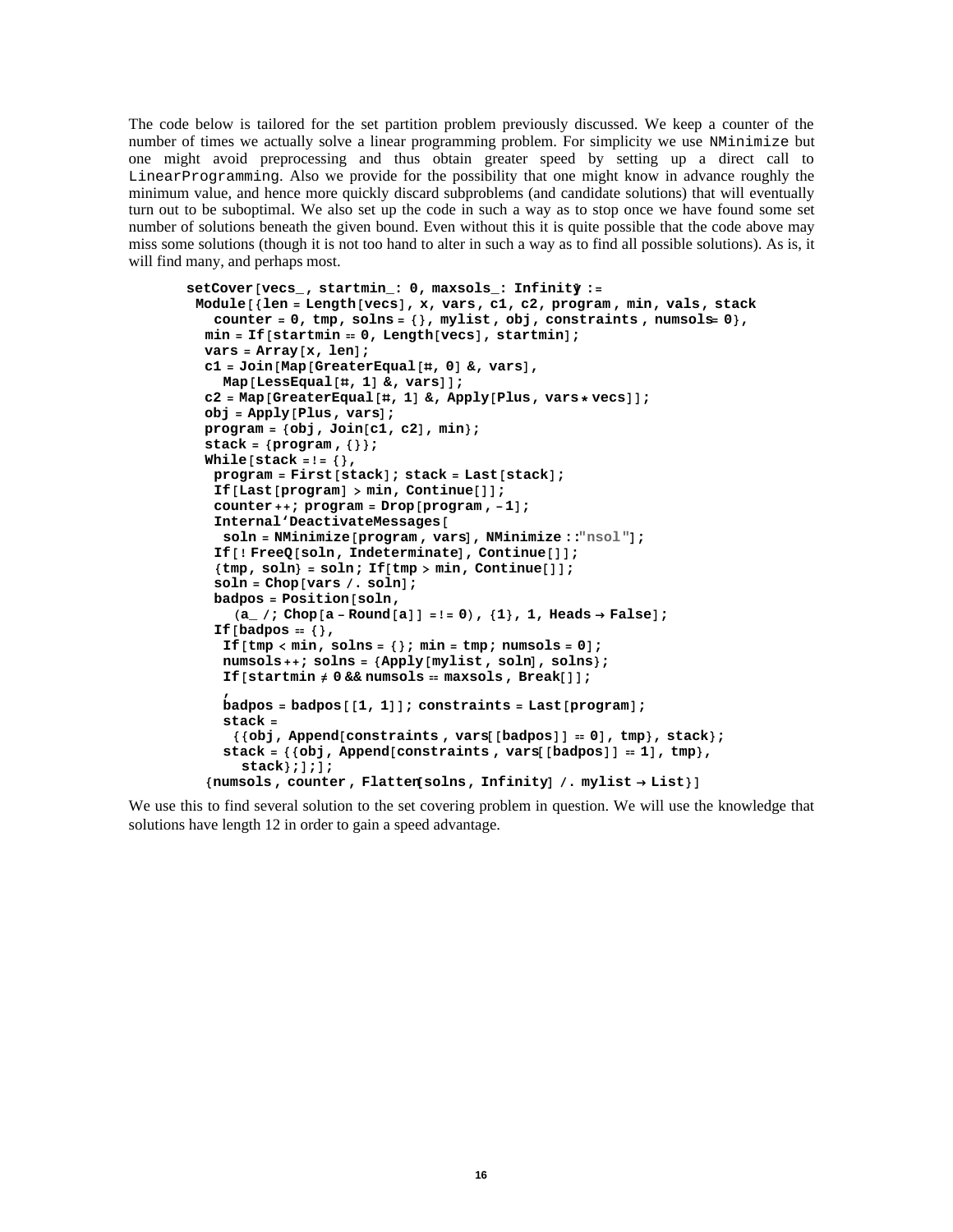### $\texttt{Timing}$ **[Round**[setCover**[mat, 12.1, 10**]]

8156.11 Second,

| 0, 0, 0, 1, 0, 0, 0, 0, 0, 0, 1, 0, 0, 0, 0, 0, 1, 1, 0, 0, 0, 0,         |
|---------------------------------------------------------------------------|
|                                                                           |
| $\{1, 1, 0, 0, 0, 0, 0, 0, 0, 0, 1, 0, 0, 0, 0, 0, 0, 0, 0, 1, 0, 0,$     |
|                                                                           |
| $0, 0, 0, 1, 0, 0, 0, 0, 0, 1, 1, 0, 0, 0, 0, 0, 0, 0, 0, 0, 1 \}$        |
|                                                                           |
| 1, 0, 0, 0, 0, 1, 0, 0, 0, 0, 0, 0, 0, 0, 1, 1, 0, 0, 0, 0, 0, 0,         |
| $0, 0, 0, 0, 1, 0, 0, 0, 1, 0, 0, 0, 1, 0, 0, 0, 0, 0, 0, 1, 0 \}$        |
|                                                                           |
| $0, 1, 0, 0, 1, 0, 0, 0, 0, 0, 0, 0, 0, 1, 0, 0, 0, 0, 1, 1, 0,$          |
| $0, 0, 0, 0, 0, 0, 0, 0, 1, 0, 0, 0, 0, 0, 0, 0, 1, 0, 0, 1, 0\},$        |
|                                                                           |
| 1, 0, 0, 0, 0, 1, 0, 0, 0, 0, 0, 0, 1, 0, 0, 0, 0, 1, 0, 0, 0,            |
|                                                                           |
|                                                                           |
| $0, 0, 0, 0, 0, 1, 0, 0, 0, 0, 0, 0, 0, 1, 0, 1, 0, 1, 1, 0,$             |
| $0, 0, 0, 0, 0, 0, 0, 1, 0, 0, 0, 0, 0, 0, 0, 0, 1, 0, 0, 0, 0\},$        |
| $\{1, 1, 0, 0, 0, 0, 0, 1, 0, 0, 1, 0, 0, 0, 0, 0, 0, 0, 0, 1, 0, 0,$     |
| $0, 0, 0, 0, 1, 0, 0, 0, 0, 0, 0, 0, 0, 1, 0, 0, 0, 0, 1, 1, 0,$          |
|                                                                           |
| $\{1, 1, 0, 0, 0, 0, 0, 1, 0, 0, 1, 0, 0, 0, 0, 0, 0, 0, 0, 1, 0, 0,$     |
| 1, 0, 0, 0, 0, 0, 0, 0, 0, 0, 0, 0, 1, 0, 1, 1, 0, 0, 0, 0, 0,            |
|                                                                           |
| $\{1, 1, 0, 1, 0, 0, 0, 0, 0, 0, 1, 0, 0, 0, 0, 0, 0, 0, 0, 0, 0, 0, 0\}$ |
|                                                                           |
|                                                                           |
|                                                                           |
| 0, 1, 0, 0, 0, 0, 0, 0, 0, 0, 0, 0, 0, 1, 1, 1, 0, 0, 0, 0, 0,            |
| $0, 0, 0, 1, 0, 0, 1, 0, 0, 0, 0, 1, 0, 0, 0, 0, 0, 0, 0, 0\}$ }}}        |

One will observe that the speed for this problem is quite reasonable. This is due in large part to the power of bounding relaxed problems, so we can avoid many of them. It takes about eight hours on the same machine to find all solutions (there are 1875 in total), and over 30 000 linear subproblems are solved in the effort.

Note that our use of a stack is naive in the case where we do not know in advance a good upper bound on the objective function. One can attempt to make faster initial progress with a priority queue (also known as an ordered heap) [Aho, Hopcroft, and Ullman 1974]. The idea is to inspect subproblem relaxations ordered by objective function values, hence looking earlier at more promising candidates. A simple *Mathematica* implementation of this data structure, along with some applications, is discussed in [Lichtblau 2003a]. Another reason to proceed by objective function values is to rule out more quickly any possibility of solu− tions of low values. For example, our problem above has a lower bound for the relaxation of something under 11. This means the problem with integer constraints might have a solution of size 11. Early exploration of relaxations with lower objective function values will tend to show relatively soon that the actual solutions must have size 12 or larger. If we do not do this then generally we must try more possibilities before we can rule out smaller solution sets.

We should point out that a variety of related problems of modest size can be handled in an essentially similar manner. For example, the travelling salesman problem on *n* cities, and variants thereof, may be set up as a 0 −1 problem with variables  $x_{j,k}$  for each pair  $\{j, k\}$  of cities. We interpret  $x_{j,k} = 1$ to mean there is a direct path in the tour from city *j* to city *k*. One has the obvious restrictions that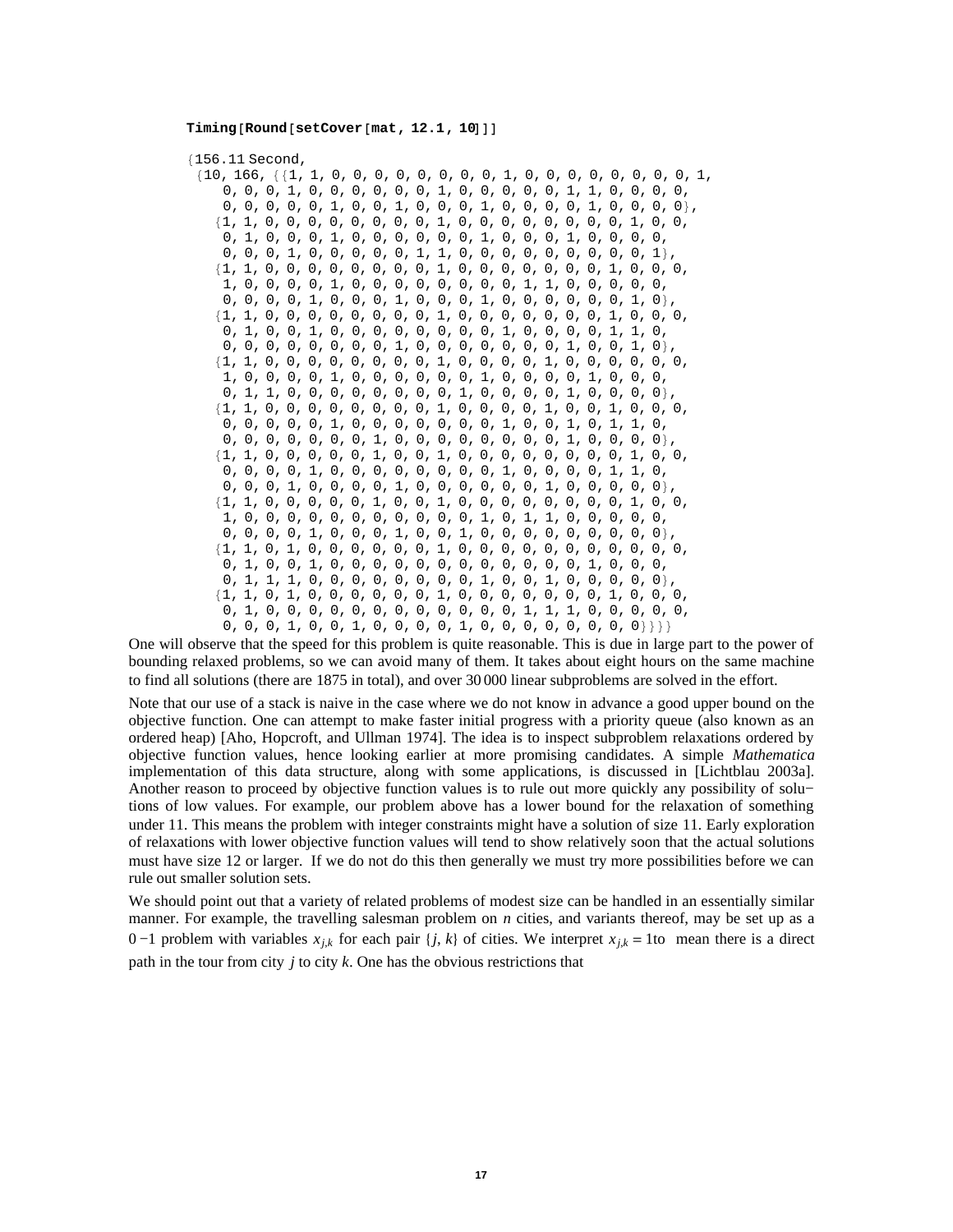$$
x_{j,j} = 0 \text{ for all } 1 \le j \le n
$$
  
 
$$
0 \le x_{j,k} \le 1 \text{ for all } 1 \le \{j, k\} \le n
$$
  
 
$$
\sum_{j=1}^{n} x_{j,k} = 1 \text{ for all } 1 \le j \le n
$$
  
 
$$
\sum_{k=1}^{n} x_{j,k} = 1 \text{ for all } 1 \le k \le n
$$

These, coupled with the  $0 - 1$  integrality condition, force any solution to be a permutation of the cities (e.g. one path leads into each city and another leads out). They do not impose that it be a tour, so such a solution might in fact have nontrivial cycles. The tour condition may be enforced in various ways. One is to make it a branching condition. That is, for any integer solution we check for cycles and, if present, add new conditions and spawn subproblems accordingly. A simpler approach is given in [Dantzig 1963, 26−3] and is there attributed to A. W. Tucker. For  $2 \le j \le n$  we add variables  $u_j$  and constraints  $u_j - u_k + n x_{j,k} \le n - 1$  for all pairs  $1 \leq \{j, k\} \leq n$ . It can be shown that this suffices to enforce that all solutions be tours, and moreover that no actual tours are excluded from consideration.

Again, one can improve the method we indicate using heuristics to speed the process such as starting with a known value near the minimum (to make pruning faster). That said, for combinatorial problems involving *n*

entities we have  $O(n^2)$  variables and a comparable number of constraints. Beyond modest size one is gener– ally better off applying heuristic (or, in some cases, deterministic) methods dedicated to combinatorial optimization.

# **10. A logic puzzle with 0 −1 inequality constraints**

This next example illustrates a type of popular logic puzzle often found in supermarket and airport publica– tions. This one is called "Dinner on the run" [Hannagan 2004]; I cribbed it from my son's puzzle magazine. A description of the problem is as follows. Five men order five sandwiches from Max's Deli, such that each has a distinct fillings, toppings, spreads, and breads. Further clues are as below, and we are to deduce the components of each person's sandwich. We follow customary rules of interpretation of such puzzles, e.g. "Neither the sandwich with cheese nor the one with mayo was on white bread" means, among other things, that the cheese and mayo sandwiches are themselves distinct.

(1) One filling is salami. One topping is tomatoes. One spread is butter. One bread is pumpernickel. Frank placed the order.

(2) Regardless of order, Max refuses to put mustard or ketchup on tuna salad, or onions on turkey.

(3) Tim does not like onions.

(4) The roast beef was not on rye, and did not contain pickles.

(5) The tuna salad was not on seven−grain bread.

(6) Neither tuna salad nor sandwhich with lettuce was spread with mayo.

(7) The turkey, which was on whole wheat, did not have mustard.

(8) The sandwich with lettuce did not have mustard.

(9) Neither Nick nor the person requesting ketchup and onions used white bread.

(10) The ham sandwich had neither pickes nor onions.

(11) The sandwich with pickles did not have mayo.

(12) Jim did not order relish.

(13) The sandwich with lettuce did not have relish.

(14) The sandwich with cheese did not have mustard. Moreover it did not go to Tim.

(15) Neither the sandwich with cheese nor the one with mayo was on white bread.

(16) Elmer does not eat rye bread.

(17) Tim did not order his with whole wheat bread.

(18) The sandwich with whole wheat did not have mayo.

(19) Nick did not order tuna salad.

(20) Jim did not order seven−grain bread.

(21) Neither Jim nor Nick used lettuce.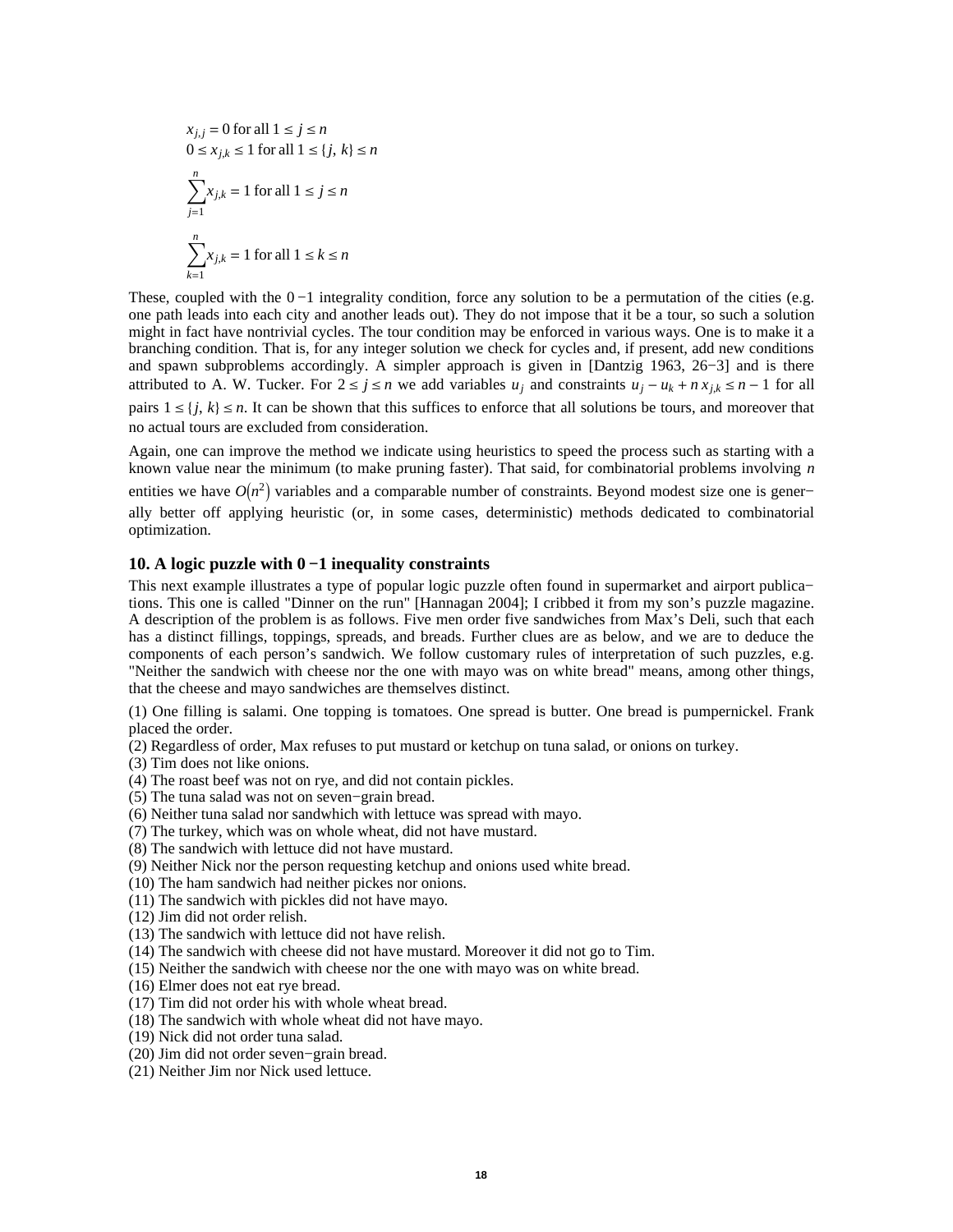We first use the information just to figure out the five items in each of five categories. The men are Frank, Jim, Nick, Tim, and Elmer. The fillings are salami, tuna salad, turkey, ham, and roast beef. The toppings are tomatoes, lettuce, onions, cheese, and pickles. The spreads are butter, ketchup, mustard, mayo, and relish. The breads are pumpernickel, seven−grain, white, rye, and wheat. Note that this preprocessing step is in itself a bit of a challenge. (Is relish a topping or spread? Is cheese a filling or topping?)

As there are a scant  $(5!)^4$  possibilities we could, with some work, do a brute force search. A better approach would be the enumerate−and−prune method used in [Trott 1999]. But we will use a constraint satisfaction approach via linear programming as we believe it is instructive to demonstrate handling of inequations in this setting.

Conceptually, we arbitrarily number the men Frank  $= 1, \ldots,$  Elmer  $= 5$ . We create variables for each of the categories: filling, top, spread, and bread. For each such variable we create subvariables, one per sandwich number. These must be zero or one and sum to one. For example, we will have the equation

$$
\sum_{j=1}^{5} \text{mayo} \left[ \; j \; \right] \; = \; 1
$$

Moreover we have transposes of the above type of equation. That is, we know the sum of all subvariables for a particular sandwich and category must be also be one. For example, we have

 $mayo[1] + ketchup[1] + mustard[1] + relish[1] + butter[1] = 1$ 

We furthermore have equations relating the basic variables to their corresponding subvariables, such as

 $mayo = mayo[1] + 2 mayo[2] + 3 mayo[3] + 4 mayo[4] + 5 mayo[5]$ 

For efficiency we only work with the knapsack variables, using tactics equivalent to these above equations at the end to put the solution into a reasonable form.

Finally we have all the inequations and the handful of equations implied by the 21 rules above. These we handle as follows. From rule 7, say, we know that turkey = wheat. This means we equate all the corre− sponding subvariables. From rule 11 we know that pickles  $\neq$  mayo. Some reflection shows that this equivalent to the set of subvariable inequalities mayo  $\lceil 1 \rceil + \text{pickles} \lceil 1 \rceil \leq 1$  for  $1 \leq j \leq 5$ . When we equate a pair of items, e.g. turkey and wheat, we realize that by equating each pair of their five subvariables we can remove one. Similarly observe that, for example, Jim did not take lettuce, so we have an equation for the variable representing lettuce used by Jim (it is zero). Again we can remove it from further consideration after we use it to simplify whatever constraints contained that variable. Use of such equations as means to remove variables and constraints tends to make the computation much faster. In this case it gave a speed improvement by a factor of 10.

The code below will quit after finding one valid solution. We are trusting that the author used adequate conditions to ensure that a solution exists and is unique (which is in fact the case). As in previous examples we see that it is not hard to modify the code to allow for other possibilities.

```
findSandwiches@D :=
Module@8consumers , fills, tops, spreads , breads , frank, jim, nick, tim,
   elmer, salami , tuna, turkey , ham, roastbeef , tomatoes , lettuce ,
   onions , cheese , pickles , butter , ketchup , mustard , mayo, relish ,
   pumpernickel , sevengrain , white, rye, wheat, fillvars , topvars ,
   spreadvars , breadvars , varlists , all01vars , pv, prodvars ,
   constraints1 , constraints2 , constraints3 , constraints4 ,
   constraints , vars, program , stack, soln, soln01 , badpos ,
   counter = 0, eps = 10 ^ (-6), names, suffix, partsoln, psvars,
```

```
consumers = 8frank, jim, nick, tim, elmer<;
fills = 8salami , tuna, turkey , ham, roastbeef<;
tops = 8tomatoes , lettuce , onions , cheese , pickles<;
spreads = 8butter , ketchup , mustard , mayo, relish<;
breads = 8pumpernickel , sevengrain , white, rye, wheat<;
```

```
fillvars = Outer[#1[#2] & fills, consumer];topvars = 0uter<sup>[#1[#2]</sup> &, tops, consumers];
spreadvars = 0uter<sup>[#1[#2]</sup> &, spreads, consumers];
```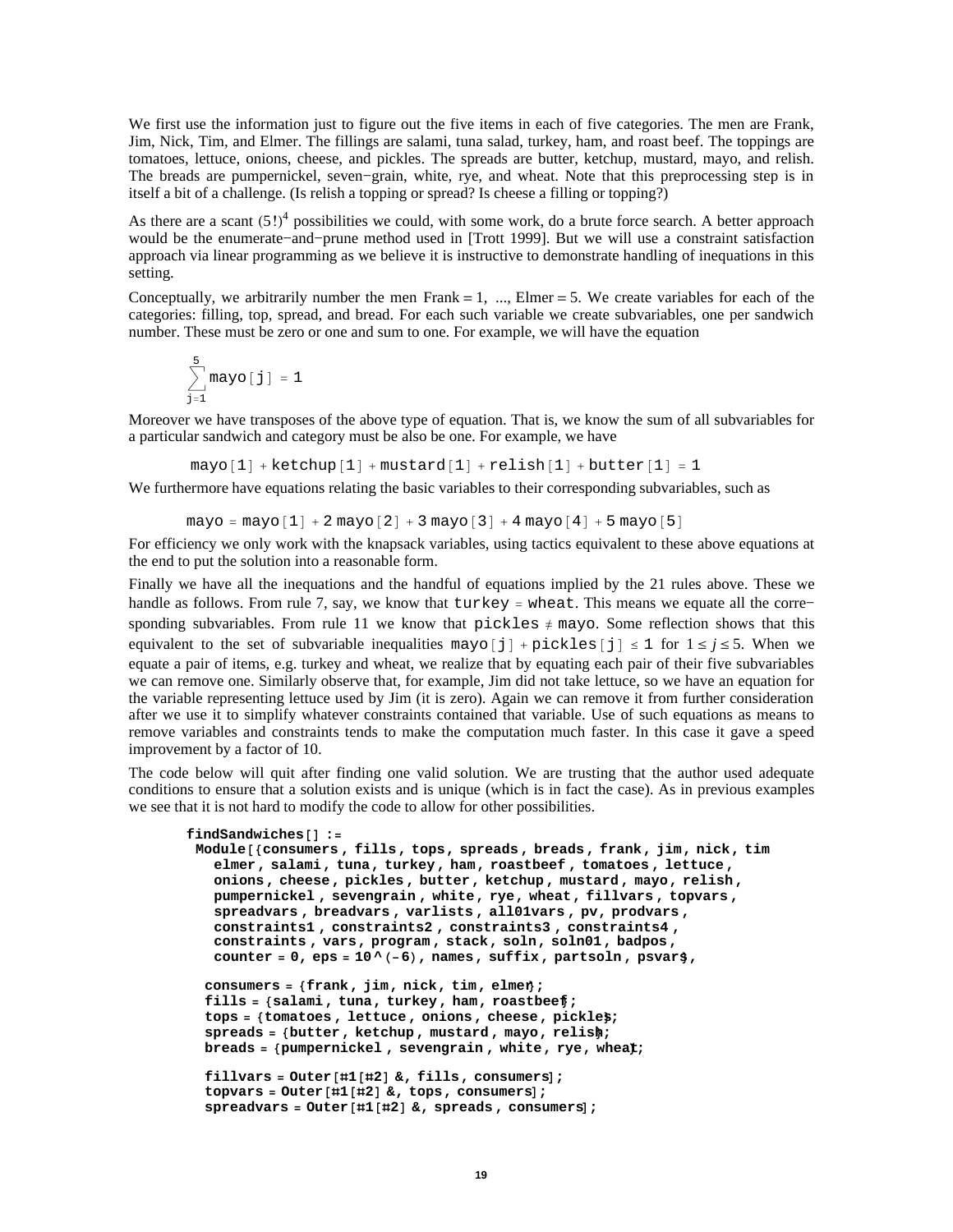```
breadvars = \text{Outer} [ \#1 [ \#2 ] &, breads, consumers];
varlists = 8fillvars , topvars , spreadvars , breadvars<;
all01vars = Flatten[variables]\text{constraints1} = \text{Map} \{0 \leq \text{\#} \leq 1 \text{ \&, all01vars} \}\text{constraints2} = \text{Map}[\text{Apply}[\text{Plus}, \text{\#}] = 1 \text{ %},8fillvars , topvars , spreadvars , breadvars<, 82<D;
constraints3 = Map@Apply@Plus, ðD  1 &,
  Map[Transpose, {fillvars, topvars, spreadvars, breadvar$], {2}];
ineq\begin{bmatrix} v1_{-}, v2_{-}, v3_{-} \end{bmatrix} := {ineq[v1, v2], ineq[v1, v3], ineq[v2, v3]};
ineq[ v1, v2] := Map[ v1[ # ] + v2[ # ] \le 1 &, constant consumers];
eq[vl_1, v_2] := Map[vl_1|]] = v2[#] &, consumers];
constraints4 =
 \{ ineq[mustard, tuna], ineq[ketchup, tuna], ineq[onions, turkey],
   ineq[roastbeef, rye], ineq[roastbeef, pickles],
  ineq[tuna, sevengrain], ineq[tuna, lettuce, mayo],
  ineq[turkey, mustard], ineq[mustard, lettuce],
  ineq@ketchup , whiteD, ineq@ham, picklesD, ineq@ham, onionsD,
  ineq[pickles, mayo], ineq[lettuce, relish], ineq[cheese, mustard],
   ineq[cheese, mayo, white], ineq[mayo, wheel];constraints = Flatten[
  Join[constraints1, constraints2, constraints3, constraints<sup>[4]</sup>];
partsoln = Flatten[{eq[turkey, wheat], eq[ketchup, onions],
    \text{onions}[\text{tim}] = 0, \text{rye}[\text{elmer}] = 0, wheat[\text{tim}] = 0, white[\text{nick}] = 0,
    \text{onions}[\text{nick}] = 0, \text{relish}[\text{jim}] = 0, \text{cheese}[\text{tim}] = 0, \text{tuna}[\text{nick}] = 0,
    {\bf s} evengrain{\bf j} im{\bf j} = 0, lettuce{\bf j} im{\bf j} = 0, lettuce{\bf n} inck{\bf j} = 0}
psvars = Map[First, partsoln];
partsoln = partsoln . Equal ® Rule;
constraints = constraints . partsoln .
   8True \rightarrow Sequence[], ((aa_/; Head[aa] =!= Plus) \leq 1) \rightarrow Sequence[]};
all01vars = Complement[all01vars, psvars];
program = constraints ;
stack = {program, {}}[White[stack = != {}]counter++; program = stack[[1]]; stack = stack[[2]];
 Internal'DeactivateMessages@
  soln = \text{Minimize}({1, \text{program}}, \text{all01vars});
 If [!FreeQ[soln, Indeterminate], Continue[]];
 soln = Chop[soln[[2]], eps];soln01 = all01vars . soln;
 badpos = Position[soln01,(aa /; Chop [aa - Round [aa], eps] = != 0), {1}, 1, Heads \rightarrow False];If@badpos  8<,
  partsoln = partsoln . soln;
  {\tt soln} = {\tt Join} <br> [soln, partsoln] ;
  soln = Split[Sort[ (soln / . aa ? NumberQ > Round[aa]) / .{H}{\text{oldPattern}}[{\text{b}}_1] \rightarrow 0] \Rightarrow \text{Sequence}[\text{]}, {\text{HoldPattern}}[{\text{hh}}_1] \rightarrow 1] \Rightarrow \text{Output}bb = hh, HoldPattern[Rule], bb_, bb_ ; Not[NumberQ[bb]]] \rightarrowSequence[] } ], \#1 [[1]] === \#2 [[1]] & ];
  name{ } $ = Map[ \#[[[1, 1]] &, soln];
  soln = MapThread[Prepend, {soln / . aa_ = bb_ → bb, names}];
  soln = Map[Tostring, soln, {2}];
  \text{suffix} = \text{soln} [1, 1];suffix =
    StringDrop@suffix , StringPosition@suffix , "$"D@@1, 1DD - 1D;
  \text{soln} = \text{Map}[\text{StringReplace}[\text{\#}, \text{suffix} \rightarrow \text{\#} \text{\#}]\&\text{, soln, } \{2\}\];Break<sup>[]</sup>,
  \text{badpos} = \text{badpos}[1, 1];
  stack = {Append [program, all01vars[[badpos]] = 0], stack};
```
**spreadvars = Outer@ð1@ð2D &, spreads , consumersD;**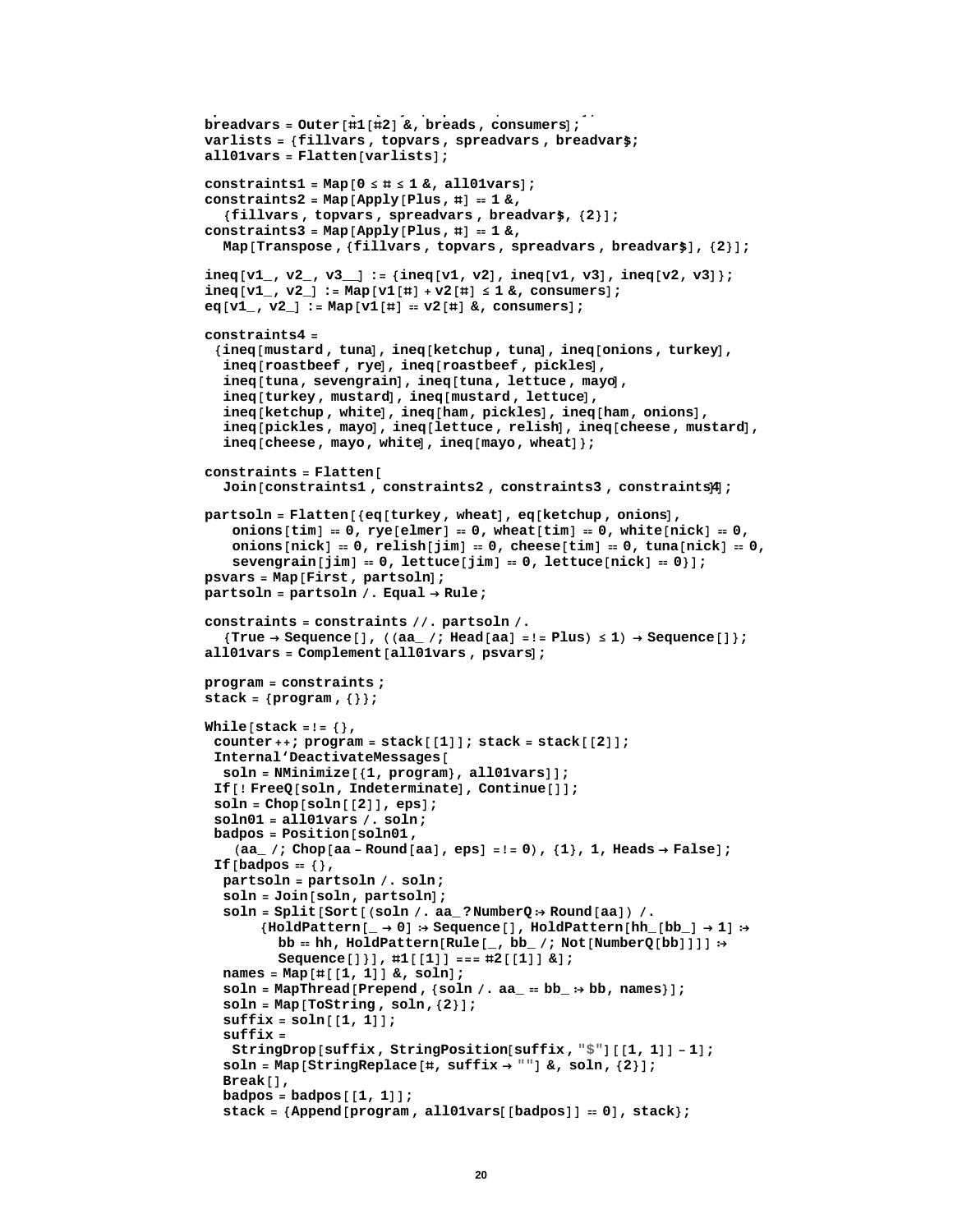```
stack = 8Append@program , all01vars@@badposDD  0D, stack<;
    stack = {Append [program , all01vars[[badpos]] = 1], stack};
   D;
  D;
  8counter , soln<
 D
SetOptions@LinearProgramming , Method® InteriorPointD;
Timing [orders = findSandwiches [] ]
80.95606 Second,
 {33, {{elmer, butter, lettuce, turkey, wheat}, {frank, cheese, relish,
    rye, tuna}, {jim, ketchup, onions, pumpernickel, roastbeef},
   \{nick, ham, mayo, several variables\},
```

```
\{\text{tim, mustard, pickles, salami, white}\}\
```
# **11. Keith numbers via branch−and−cut**

One might wonder whether this branching method using relaxed linear problems might be help in the Keith number problem. In that case we deal with simple constraint satisfaction and there is no objective function per se; hence the bounding aspect is not of use. A first attempt similar to the code above took tremendous effort to handle even 6 digits. The problem is that the variables can take on fractional values in ways that combine to make most but not all of the constraints integer valued. Branching on the vector (that is, the digit) values is thus a slow process because this persists even after many such constraints have been added.

What turns out to work well is to branch on the variables themselves. We know that solutions arise when they are integer valued. Forcing them away from fractional values tends to take us to actual solutions in a fairly efficient manner. A bare−bones implementation revealed that this works reasonably well although, not surprisingly, it exhibits exponential behavior. Specifically it takes approximately twice as long for each increase by one digit. The output reveals that the number of subproblems for which a relaxation was solved is small compared to the total size of the search space.

This method is quite similar to one employed in [Aardal and Lenstra 2002] for solving an ILP known as the Frobenius instance problem. Their work has a simple but important refinement. In the setting of a branching algorithm it is as follows. We order the null vectors by decreasing norm and branch on the first one encoun− tered with noninteger coefficient. The idea, roughly, is that this tends to move us more quickly through the polytope corresponding to the relaxed LP, by forcing us first to take directions in which that polytope is thinner. (More technically, the polytope is likely to intersect fewer hyperplanes orthogonal to larger direction vectors and spaced by integral multiples of those vectors.) For difficult Frobenius instance problems one lattice vector will be significantly larger than the rest and this reordering is crucial. For finding Keith num− bers typically the vector lengths in the lattice spans a factor of two or so. In such cases we do not see tremen− dous improvement but experiments indicate the advantage may be as much as a factor of two or more.

The picture below may give some idea of why this vector norm based branching is a good idea. The "bad" directions  $\{b_1, b_2\}$  can cause us to wander in the triangle (imagine it to be longer but not wider), whereas we can quickly learn that not many integer multiples of the good direction  $c_2$  (which comes from the lattice reduction of  $\{b_1, b_2\}$  will stay inside it.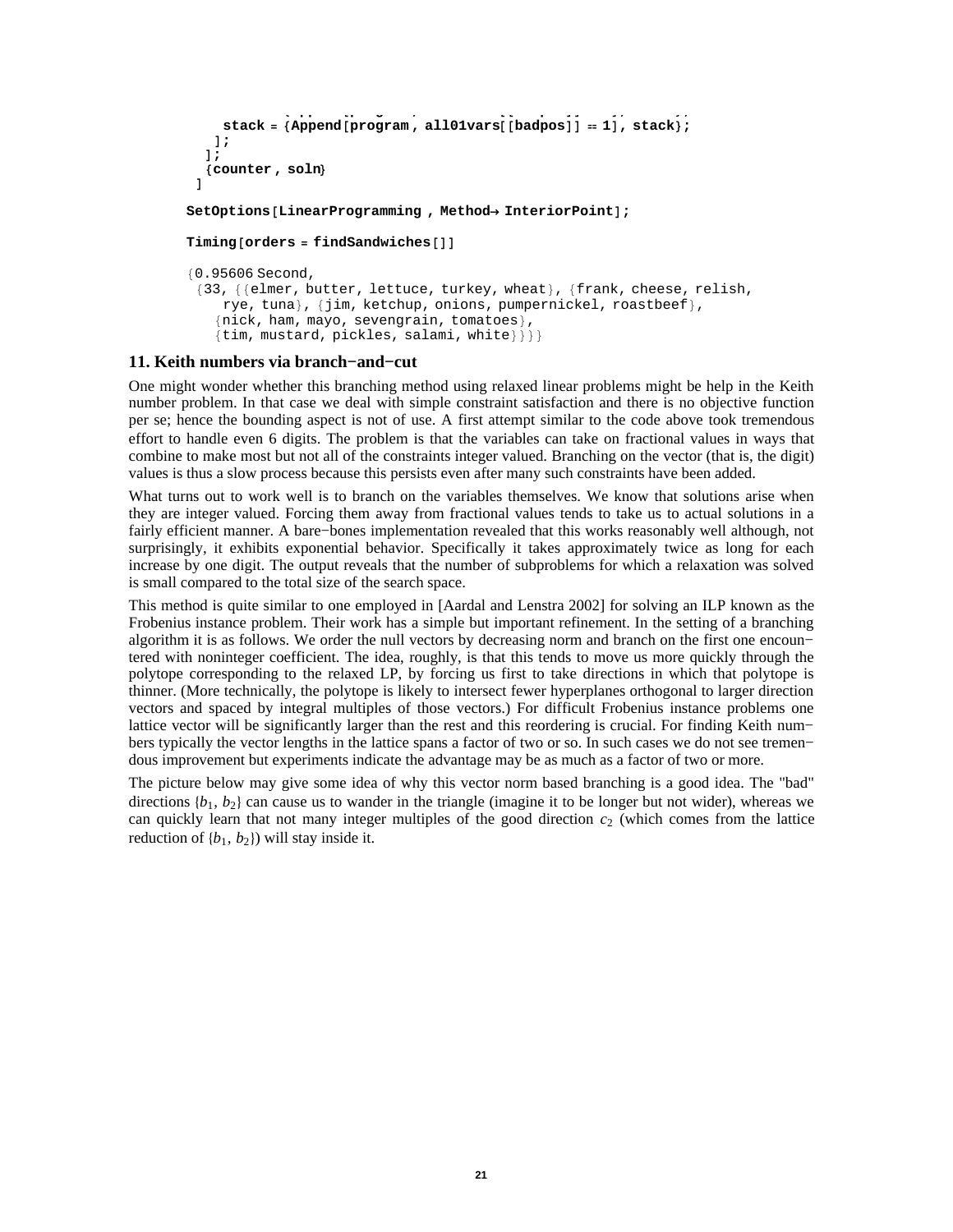

Among other possible ways to improve speed we mention the following.

è Use LinearProgramming directly (as mentioned earlier for set covering). Possibly this should be done with nondefault option settings.

è Use the dual simplex method on the relaxed problems after adding new constraints. It can be started at the previous LP solution and hence might be expected to finish faster than an LP begun from scratch.

è Use other methods to spawn more subproblem constraints. This might be done, say, with cutting planes (see [Schrijver 1986]). For example we can use relaxations to find minimal and maximal values of the separate variables and then enforce integrality. That is, we take ceilings and floors to obtain what are often tighter constraints. This in turn may yield new restictions so iterating the process can give bounds that are tighter still.

è Use some basis vectors from integerNullSpace2 as they are often very close to solutions to the fully constrained problem (as we saw, in a few cases they even are solutions). We would not want to have linear dependencies as dimensional components of null vectors tend to make the branching difficult. So we would need to augment these with vectors produced by integerNullSpace in such a way as to generate the same lattice. One could check the Hermite normal form to see that this has been done correctly. In some preliminary experiments we obtained a factor of two or so improvement in speed by using a solution basis so constructed.

The idea of utilizing cutting planes has appeal in part because we do not have a specific function to optimize. This being the case, we are free to utilize any linear function of the variables. For example,we could the values of those variables or their negatives, or small integer combinations of them. For each minimal value obtained for such an objective function we might then add a constraint that in future the actual value be no less than its ceiling. We show below a version that works reasonably well. It does several rounds of initial cuts for all variables and then makes subsequent cuts based on extremal values of randomly chosen variables. We note that, as cutting methods go, this one is naive. So one might hope for substantial improvement by more detailed analysis of the inequalities.

We also make small modification so that once a solution is found, further branching will be done as needed until all solutions have been obtained. In this way we can generate all solutions for such numbers of a specified size.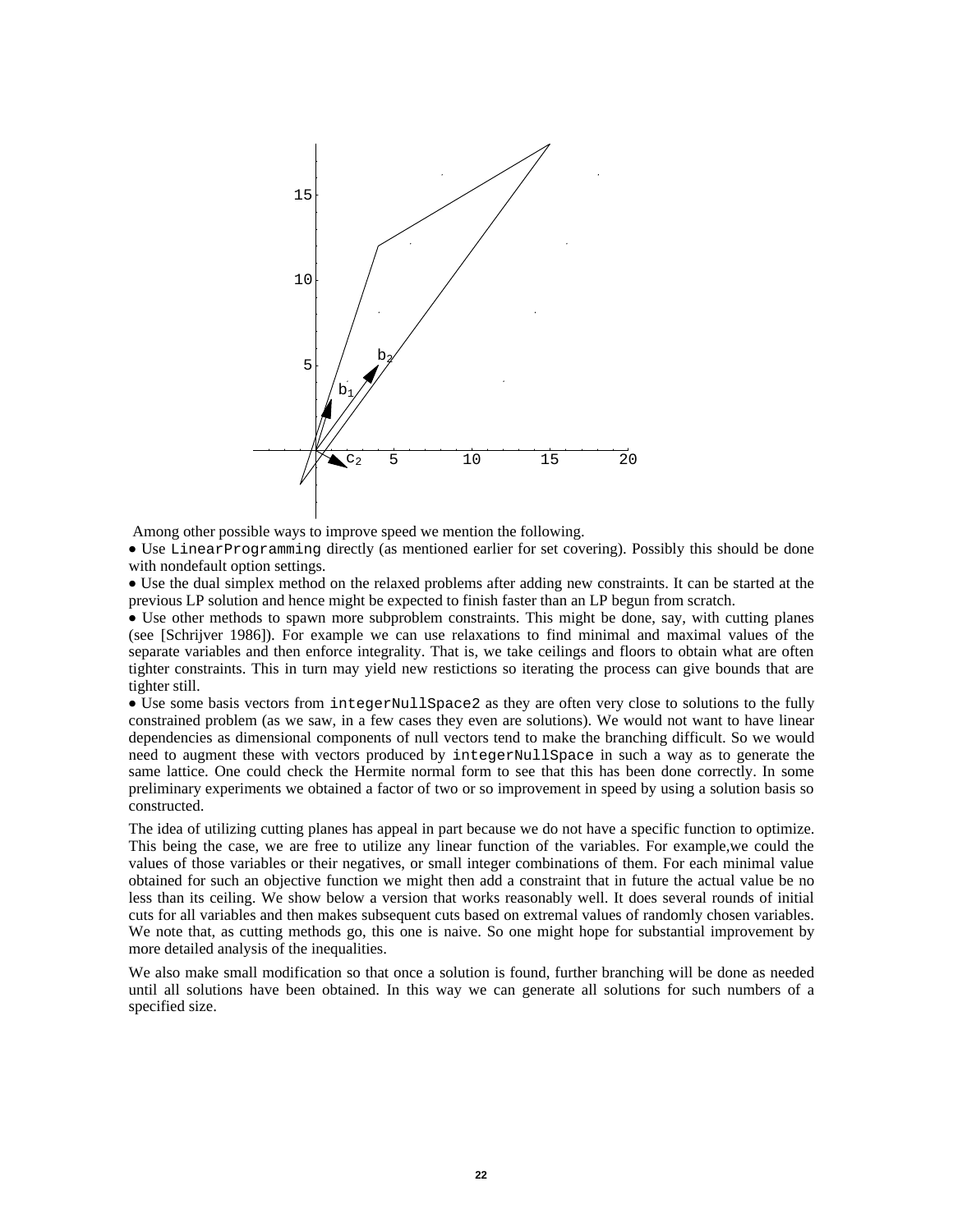```
keithSolutions@onulls_D :=
 ModuleB:nulls, vars, x, len= Length@onullsD, vecs, constraints , program ,
    stack, soln, solns= 8<, badvar , varvals , val, counter= 1, var, extra,
     maxs, mins, ctmp= 8<, bad = False, vnum, vval, eps=
1
                                                                       105
, rndvar>,
  \texttt{nulls = Reverse}[\texttt{onulus}[\texttt{Ordering}[\texttt{Norm}/@{\texttt{N}}[\texttt{onulus}]]]]vars = Array@x, lenD; vecs = vars.nulls;
   constraints = Join[{1 \leq First[vecs] \leq 9}, (0 \leq #1 \leq 9 \&) /@Rest[vecs]];
  Do@mins = Table@Internal'DeactivateMessages@
         val = Minimize [ \{vars[j], Join [constraints , ctmp ], vars ];
         If@Head@valD === NMinimize ÈÈ ! FreeQ@val, IndeterminateD, bad = True;
          Break<sup>[1]</sup>; val = First[val], NMinimize ::"nsol"], {j, len}];
    maxs = Table[Interval'DeactiveMessage]val = NMaximize [{vars[j], Join[constraints, ctmp]}, vars];
         If@Head@valD === NMaximize ÈÈ ! FreeQ@val, IndeterminateD, bad = True;
          Break[]]; val = First[val], NMaximize ::"nsol"], {j, len}]; ctmp =
     Join [Thread [vars \leq Floor [maxs + eps]], Thread [vars \geq Ceiling [mins - eps]]];
    {4}}]; If<sup>[bad, Return<sup>[{counter, {}}</sup>]];</sup>
   \cosh\left(\frac{\pi}{2}t\right) constraints , \sin\left(\frac{\pi}{2}t\right)program = constraints ; stack= 8program , 8<<;
   While[stack =!= {}, counter++; program = stack[1]]; stack = stack[2]];
    rndvar = vars [[RandomInteger [{1, len}]]]; program = {rndvar}, program};
    Internal'DeactivateMessages[vals = MMinimize [program, vars],
     NMinimize ::"nsol"D; If@Head@valsD  NMinimize , Continue@DD;
    \underline{\text{vval}} = \text{Ceiling}[\text{First}[{\text{vals}}] - \text{eps}]; \text{vals} = \text{Chop}[\text{vals}][2]]];\text{soln} = \text{Chop}[\text{vecs } / \cdot \text{vals}]; If[ ! \text{FreeQ}[\text{soln } , \text{ Indeterminate}], Continue[ ] ];
    constraints = programP2T; varvals = vars . vals; badvar=
     \text{Position}[\text{varvals, a}/\text{; Chop}[\text{a - Round}[\text{a}]] = ! = 0, {1}, {1}, \text{Heads} \rightarrow \text{False}];If@badvar  8<, soln = Round@solnD; solns = 8soln, solns<;
     Do[extra = Table[vecs[k] = soln[k], \{k, j - 1\}];
       \mathtt{stack} = \{\mathtt{Join}[\mathtt{constraints}\;,\;\mathtt{Append}[\mathtt{extra}\;,\;\mathtt{vecs}[\![\mathtt{j}]\!]\leq \mathtt{soln}[\![\mathtt{j}]\!]-1]\}\;,\;\mathtt{stack}\;;stack = {Join [constraints, Append extra, vecs \lceil j \rceil > soln \lceil j \rceil + 1 | |, stack };
       {\binom{3}{2}}, Length[soln] } ]; Continue[] ];
    badvar = badvarP1, 1T; var = varsPbadvarT; val = var . vals;
    stack = {Join[constraints, {rndvar ≥ vval, var ≤ Floor[val]}], stack};
    stack = \{Join[\text{constraints}, \{\text{rndvar} \geq \text{vval}, \text{var} \geq \text{Ceiling}[\text{val}]\}], stack};];
   { \texttt{Counter} } , Partition<sup>[Flatten</sup>[solns], Length[First[nulls]]]}
```
The function above returns all solutions for a candidate Keith number equation, as well as the number of linear programs that were actually solved (after the initial ones used to find cuts). We used this code to find all Keith numbers up to 23 digits. We first find the appropriate sets of integer equations along with spanning sets of solutions that do not in general satisfy the digit constraints.

```
Do@
  \text{keqns}[j] = \text{keithEquations}[j];Do[vecs = integernullSpace[keqns[j][[k]]];nulls[j, k] = Reverse[vecs][Ordering[Map[Norm, N[vecs]]]]]],
    \{k, \text{Length}[\text{keqns}[j]]\},
   8j, 2, 23<
 D;
```
Now we solve these. For brevity the full output will not be shown.

```
Timing@knums = Table@Print@"digits ", jD;
   Print [Timing [digits = Table [
         {j, k, \text{First}[\text{Timing}[\text{knownlist = keithSolutions}[\text{nulls}[j, k]], j]}knumlist<, 8k, Length@keqns@jDD<DDD; digits , 8j, 2, 23<DD
```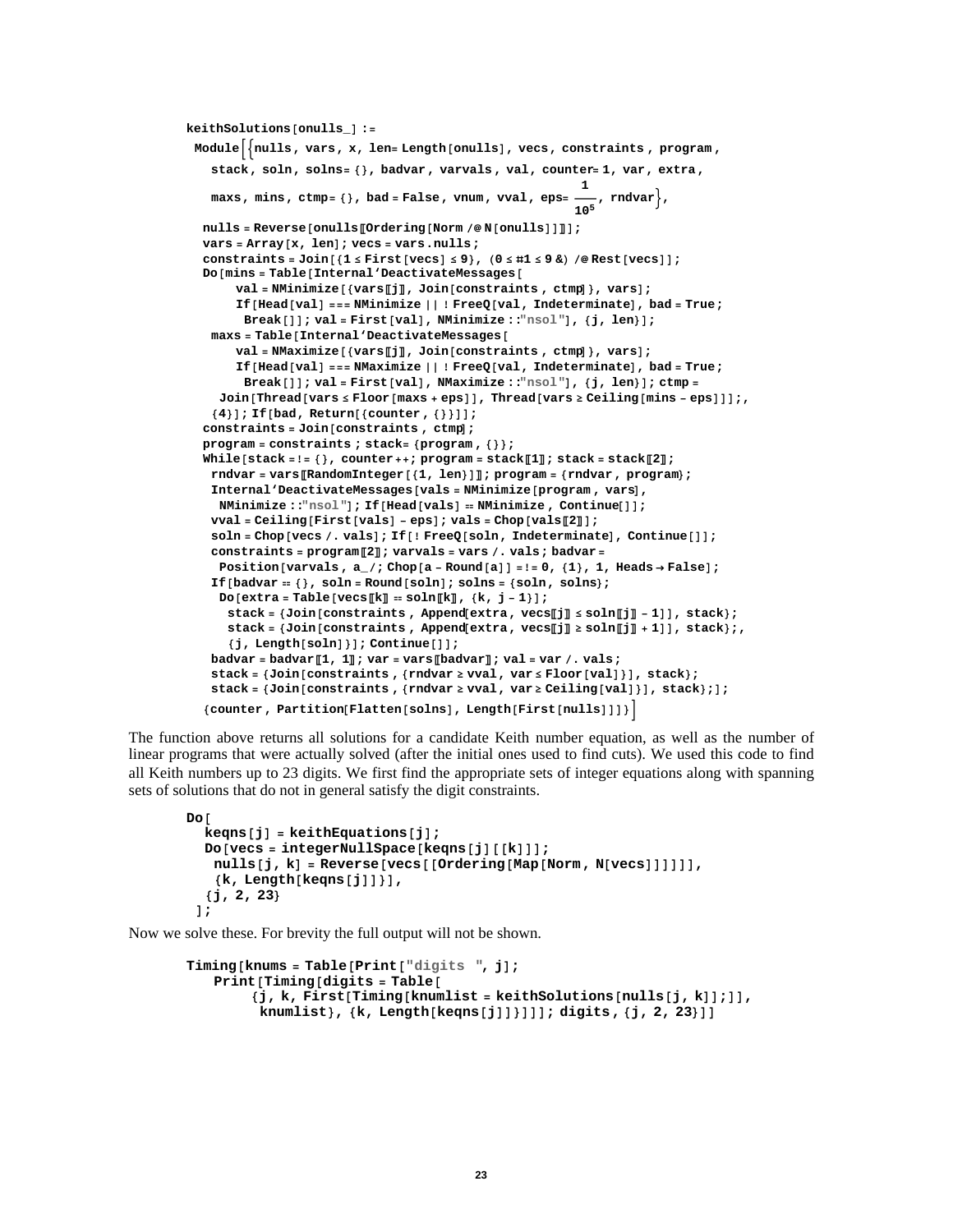Here are all the Keith numbers between 20 and 23 digits. Note that some had not been found using the heuristic methods from the earlier section. The total run time was about four hours on a machine roughly twice as fast as that used for the other computations in this paper. The time spent in recovering those already known since 1998 (up through 19 digits) was roughly a half hour. We leave it as an open problem whether a better type of cutting or other optimizations might lead to substantial further improvement in speed.

 ${1, 2, 7, 6, 3, 3, 1, 4, 4, 7, 9, 4, 6, 1, 3, 8, 4, 2, 7, 9}$  $\{2, 7, 8, 4, 7, 6, 5, 2, 5, 7, 7, 9, 0, 5, 7, 9, 3, 4, 1, 3\}$  $\{4, 5, 4, 1, 9, 2, 6, 6, 4, 1, 4, 4, 9, 5, 6, 0, 1, 9, 0, 3\}$  $\{8, 5, 5, 1, 9, 1, 3, 2, 4, 3, 3, 0, 8, 0, 2, 3, 9, 7, 9, 8, 9\}$  $\{7, 6, 5, 7, 2, 3, 0, 8, 8, 2, 2, 5, 9, 5, 4, 8, 7, 2, 3, 5, 9, 3\}$  $\{2, 6, 8, 4, 2, 9, 9, 4, 4, 2, 2, 6, 3, 7, 1, 1, 2, 5, 2, 3, 3, 3, 7\}$  $\{3, 6, 8, 9, 9, 2, 7, 7, 5, 9, 3, 8, 5, 2, 6, 0, 9, 9, 9, 7, 4, 0, 3\}$  ${6, 1, 3, 3, 3, 8, 5, 3, 6, 0, 2, 1, 2, 9, 8, 1, 9, 1, 8, 9, 6, 6, 8}$ 

A similar but substantially longer run yielded all such numbers through 29 digits.

 $\{2, 2, 9, 1, 4, 6, 4, 1, 3, 1, 3, 6, 5, 8, 5, 5, 5, 8, 4, 6, 1, 2, 2, 7\}$  $\{9, 8, 3, 8, 6, 7, 8, 6, 8, 7, 9, 1, 5, 1, 9, 8, 5, 9, 9, 2, 0, 0, 6, 0, 4\}$ 81, 8, 3, 5, 4, 9, 7, 2, 5, 8, 5, 2, 2, 5, 3, 5, 8, 0, 6, 7, 7, 1, 8, 2, 6, 6< 81, 9, 8, 7, 6, 2, 3, 4, 9, 2, 6, 4, 5, 7, 2, 8, 8, 5, 1, 1, 9, 4, 7, 9, 4, 5< 89, 8, 9, 3, 8, 1, 9, 1, 2, 1, 4, 2, 2, 0, 7, 1, 8, 0, 5, 0, 3, 0, 1, 3, 1, 2<  ${1, 5, 3, 6, 6, 9, 3, 5, 4, 4, 5, 5, 4, 8,}$ 2, 5, 6, 0, 9, 8, 7, 1, 7, 8, 3, 4, 2< 81, 5, 4, 6, 7, 7, 8, 8, 1, 4, 0, 1, 0, 0, 7, 7, 9, 9, 9, 7, 4, 5, 6, 4, 3, 3, 6< 81, 3, 3, 1, 1, 8, 4, 1, 1, 1, 7, 4, 0, 5, 9, 6, 8, 8, 3, 9, 1, 0, 4, 5, 9, 5, 5<  ${1, 5, 4, 1, 4, 0, 2, 7, 5, 4, 2, 8, 3, 3,$ 9, 9, 4, 9, 8, 9, 9, 9, 2, 2, 6, 5, 0<  ${2, 9, 5, 7, 6, 8, 2, 3, 7, 3, 6, 1, 2, 9,$ 1, 7, 0, 8, 6, 4, 5, 2, 2, 7, 4, 7, 4< 89, 5, 6, 6, 3, 3, 7, 2, 0, 4, 6, 4, 1, 1, 4, 5, 1, 5, 8, 9, 0, 3, 1, 8, 4, 1, 0< 89, 8, 8, 2, 4, 2, 3, 1, 0, 3, 9, 3, 8, 6, 0, 3, 9, 0, 0, 6, 6, 9, 1, 1, 4, 1, 4< 89, 4, 9, 3, 9, 7, 6, 8, 4, 0, 3, 9, 0, 2, 6, 5, 8, 6, 8, 5, 2, 2, 0, 6, 7, 2, 0, 0< 84, 1, 7, 9, 6, 2, 0, 5, 7, 6, 5, 1, 4, 7, 4, 2, 6, 9, 7, 4, 7, 0, 4, 7, 9, 1, 5, 2, 8< 87, 0, 2, 6, 7, 3, 7, 5, 5, 1, 0, 2, 0, 7, 8, 8, 5, 2, 4, 2, 2, 1, 8, 8, 3, 7, 4, 0, 4}

It is interesting that most of these larger ones prior to 29 digits all have leading digit in the set  $\{1, 2, 9\}$ . One might well wonder if there is a deep reason for this, and whether the trend returns after 29 digits.

This general method of computing bounded solutions by feeding a lattice−reduced set of vectors to linear programming code also appears in [Aardal, Hurkens, and Lenstra 2000]. They solve several problems that are demonstrably difficult for classical linear programming branching methods alone. A related possibility is to convert to a 0 −1 problem by creating, for each digit, ten auxiliary variables, similar to how we handled the sandwich problem. This would give a far larger set of Diophantine equations to solve but in return the lattice and branching steps would now work with smaller values.

The ILP refinements of [Aardal and Lenstra 2002] are motivated in large part by Frobenius instance prob− lems. Recent work of [Einstein, Lichtblau, Strzebonski, and Wagon 2005] indicates how it may play a role in the more difficult task of finding Frobenius numbers. In brief, we have a set  $B = (b_1, ..., b_n)$  of positive integers with  $gcd(B) = 1$ . There is a largest integer *m* such that *m* cannot be represented as a nonnegative

$$
B \qquad m \qquad m
$$

$$
B \hspace{4cm}
$$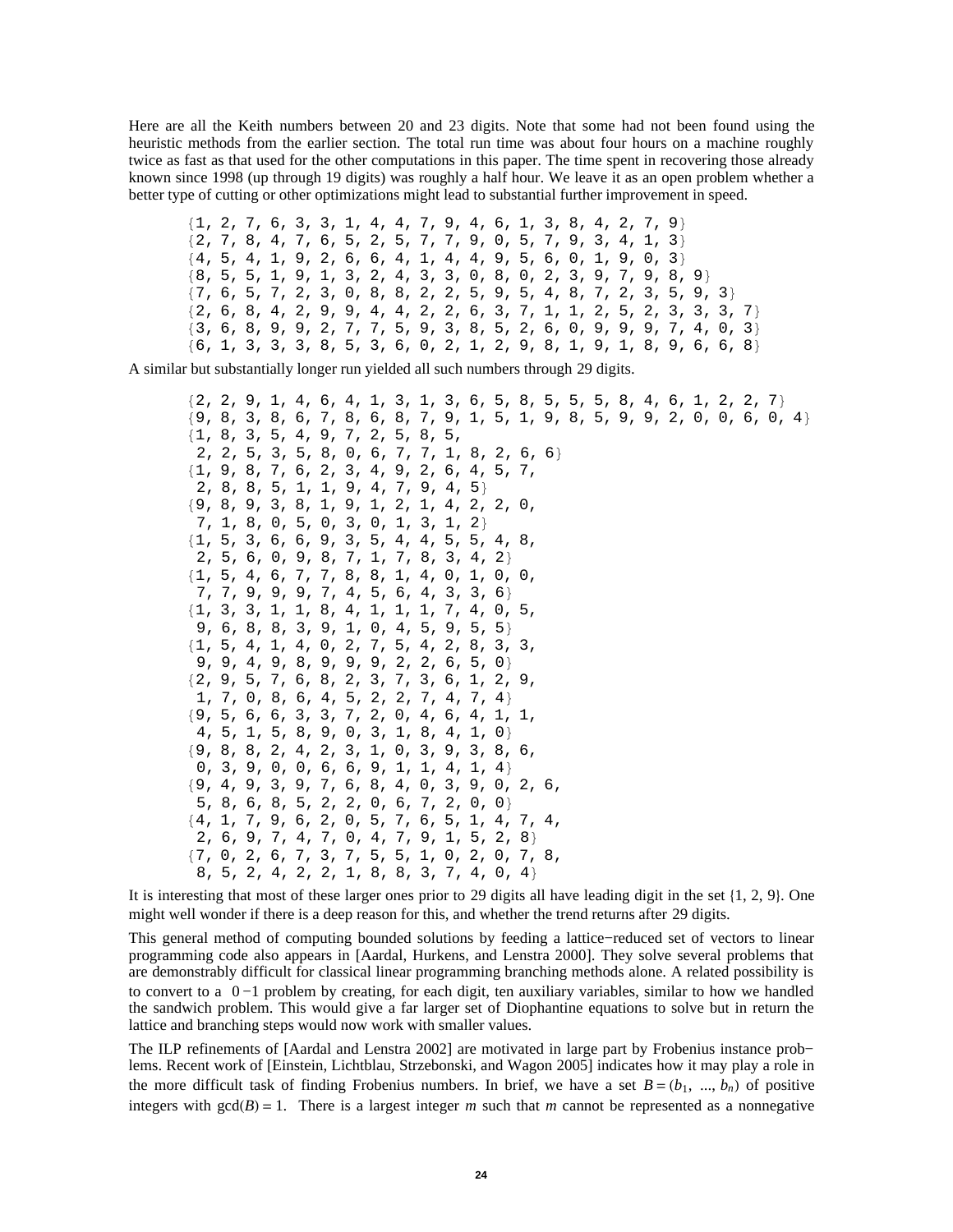$\left( \begin{array}{c} \end{array} \right)$ 

integer combination of elements of *B*, but every integer *s* > *m* can be thusly represented. This *m* is called the Frobenius number of the set *B*.

We finish with general remarks regarding the branching methods presented in this and preceding sections. It is clear that the implementations are quite similar. This is, not surprisingly, because the main ideas behind them are essentially the same. While one may not be terribly interested in, say, set covering, or in finding large Keith numbers, the important thing is that the method (along with a basic code framework) is simple and applies to a very large class of integer programming problems. Indeed, the entire body of code presented above for finding Keith numbers is but a few dozen lines. The task of putting together the right tools (e.g. lattice reduction and linear programming) is much easier than that of building the tools themselves. Better still, future versions of *Mathematica* will automatically apply branching methods similar to those we have seen, in the functions FindInstance, Minimize, and Reduce.

# **12. Notes on implementations and related work**

There is a large body of literature regarding attatcks on knapsacks via lattice reduction methods. Methods and applications to cryptosystems are discussed in [Lagarias and Odlyzko 1985], [Schnorr and Euchner 1991], [von zur Gathen and Gerhard 1999], and [Nguyen 1999]. It seems that many such cryptosystems were vanquished in the 1980s and 1990s due to lattice methods. In [Schnorr 1993] there is moreover an attempt to apply lattice methods to integer factorization and computation of discrete logarithms (which could have the effect of breaking RSA−type cryptosystems). This has not yet been successful (to my knowledge!).

Computation of reduced lattices may be done in various ways. The original method of [Lenstra, Lenstra, and Lovász 1982] utilized rational arithmetic. It was recognized even that that integer arithmetic sufficed. A nice exposition may be found in [Cohen 1993, chapter 2]. Efficient variations using floating point (machine and higher precision) arithmetic and integer arithmetic appear in [Schnorr and Euchner 1991] and [Storjohann 1996] respectively. At various times in the past the default *Mathematica* implementation has utilized approxi− mate arithmetic but as of this writing it uses techniques from the latter paper. A considerable amount of unpleasant experience (my own) indicates that an approximate arithmetic version can be difficult to keep both fast and free of bugs; other programmers/implementations may have fared better in this regard. One might experiment with LatticeReduce in *Mathematica* via approximate arithmetic by using the line below.

```
Developer'SetSystemOptions@"LatticeReduceOptions "®
   8"LatticeReduceArithmetic "® ApproximateNumbers<D;
```
For restoration of default behavior one sets it to Integers.

There are several methods for ILPs and knapsack problems that we did not show herein. One with origins in computational commutative algebra is done via Gröbner bases. A nice *Mathematica* demonstration notebook (with some nontrivial examples) may be found in [Kapadia 2003].

Another example discussed in [Lichtblau 2002b] is as follows. Take the set of reciprocals of the first 100 integers. Divide it into two subsets each of size 50 in such a way that the difference between the sums is minimized (that is, they are the closest pair to half the total). Clearly this can be set up as an approximate subset sum problem; in the reference it is handled in two ways (one as a knapsack), both utilizing the *Mathe− matica* function NMinimize as the underlying solver. It would be interesting to see a successful attack based on lattice reduction. We remark that it is effectively a high density subset problem and this alone makes for trouble with lattice methods. But the real problem seems to be the presence of large null sets containing many small vectors. Possibly the tandem of lattice reduction and integer programming methods might be of use? We leave this as an open problem.

As NMinimize uses several methods and is, in my opinion, an interesting polyalgorithm, some remarks about its history are in order. First, as one might notice, the example involving the coin problem is not terribly exciting in and of iteself. It is included because it was the first sort of discrete optimization problem we successfully made to work at WRI using differential evolution. In 1999 I had the good fortune to teach a course on nonlinear programming as a visitor in the mathematics department at the University of Illinois. In the class were two graduate students who went on to do work at Wolfram Research: Serguei Chebalov and Brett Champion (the official spelling of the former has since changed twice and is now Sergey Shebalov; I'd not venture to guess what it might be in future). Sergey spent that summer and the next as an intern at WRI working primarily on what would become NMinimize. By the end of that first summer we had the coin example working using a sort of penalty method to enforce integrality. This is similar in spirit to a method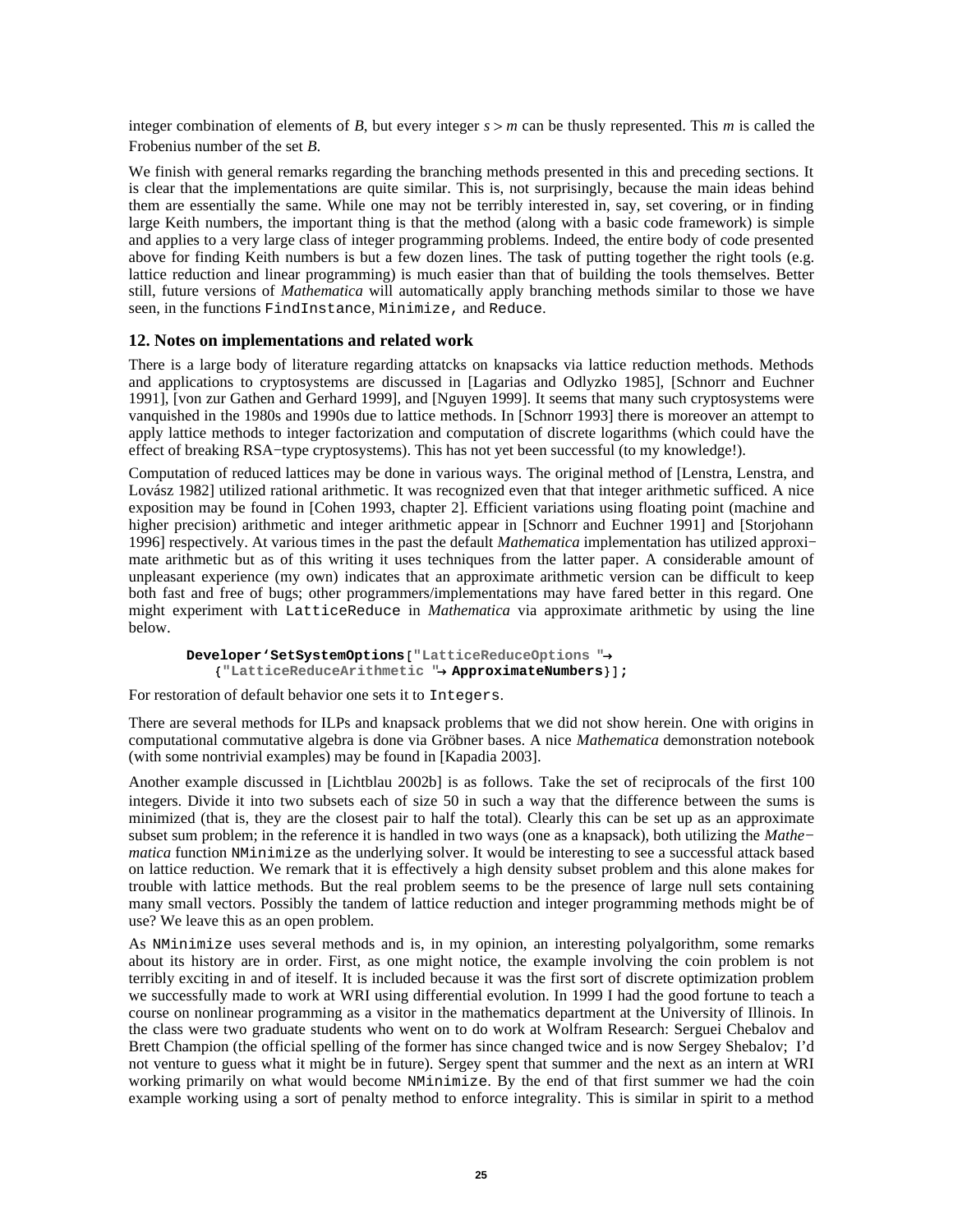from [Gisvold and Moe 1972]. We had the advantage that we worked with a method that made no require− ment of smoothness and hence we were free to use penalties with properties better suited to push solutions toward integer values.

The next summer was spent by Sergey in tuning the code, developing tests, and adding simulated annealing and random search to the existing Nelder−Mead and differential evolution methods. As he wrapped up his work and headed back to school, Brett obtained a degree, joined the company, and jumped (fell?) right into the project. He set to work finding and fixing bugs, engaged in code refinement and robustification (the process by which solid proof−of−concept work gets transformed into actual production code), vastly extended the test suite, wrote substantial elementary and advanced documentation, participated in design review for the interface to the functionality, and overhauled various tactics for handling of constraints (equalities, in particular, can be troublesome). He also performed the requisite if messy deity placification (an elaborate process whereby both major and lesser software gods are propitiated according to their rank; the specifics involve proprietary trade secrets and in any case are not for the faint of heart).

We decided after substantial experimentation on his part that enforcing integrality could better be accom− plished by judicious use of Round in function evaluation. A year or so later we obtained a copy of [Storn 1999] and learned that the inventors of differential evolution had had much the same experience with this manner of discrete optimization (though curiously enough, 0−1 knapsack problems such as those presented above often seem to be an exception in that they can behave better when integrality is enforced via penal− ties). Moreover, in the book containing that reference some of the immediately following chapters discuss examples where differential evolution works well with discrete and mixed optimization problems. Even so, in private correspondence the inventors were mildly (albeit pleasantly) surprised that we had, with modest success, applied differential evolution to nontrivial examples that are entirely discrete and in some cases combinatorial in nature.

My own role in the development of NMinimize was, primarily, to offer the two basic types of advise (that is to say, wanted and unwanted). Mostly this involved the heuristics for handling various sorts of missbehaved examples. As for actual code, I wrote the original code for the DifferentialEvolution method. Brett and Sergey being a pair of fine young cannibals, I rather doubt any shred of it remains.

While linear programming code has been a part of *Mathematica* since the early days, it was only in version 4.2 that code was in place that was both fast and reliable. This work was done by Yifan Hu. Since that time he has worked on development of various methods such as interior point, so for some classes of problems it might get faster still As we now had strong linear programming we decided it should become a specialized method in NMinimize, as linear problems are not infrequent. The preprocessing code used by NMinimize to determine that a system is linear was written by Rob Knapp with some assistance and debugging by Brett Champion. While one sees in some examples above that on occasion the heuristics need to be kicked by option settings, a nice feature is that often does its magic with little or no intervention on the part of the user.

Puzzle problems of the sort we showed are often handled using an enumerate−and−prune mechanism. Another approach is via constraint satisfaction, utilizing the type of linear programming we employed for set covering and Keith numbers. A distinguishing feature is that problems with mostly equality constraints are readily handled in this way. For example, the infamous "Who owns the zebra" problem, which an internet search indicates to be over four decades old, can be formulated as a linear CSP in terms of (mostly)  $0-1$ variables. It can also be done by enumerate−and−prune, as in [Trott 1999]. The only troublesome part is in handling inequalities e.g. "Kools are smoked in the house next to the house where the horse is kept." As there are only a few such inequalities one can simply split into a disjunction of several problems and solve each separately; all but one give an empty solution.

Alternatively one might use methods from nonlinear programming. For example a constraint such as  $(Kools - horse)^2 = 1$  can be rewritten as a quadratic in 0 −1 variables. But such quadratic constraints can in turn be reformulated as linear ones (with new variables) so that 0 −1 solutions also satisfy the original quadratic. One fairly common method for doing this is discussed in [Adams and Sherali 1986]. One might then work with a relaxation of the problem, imposing linearity via branching and/or cutting planes. This method is quite general for quadratic knapsack problems and can even be used to factor integers (albeit not competitively with methods used in practice).

Surveying the technologies we used to attack knapsack and related problems, we find linear— and, to some extent, nonlinear— programming, integer lattice normal forms and reduction, and solving systems of nonlin− ear algebraic equations. These all contain sophisticated mathematical algorithms underneath the hood. For our purposes, however, they by and large can be taken as "black boxes" that do very useful things. The code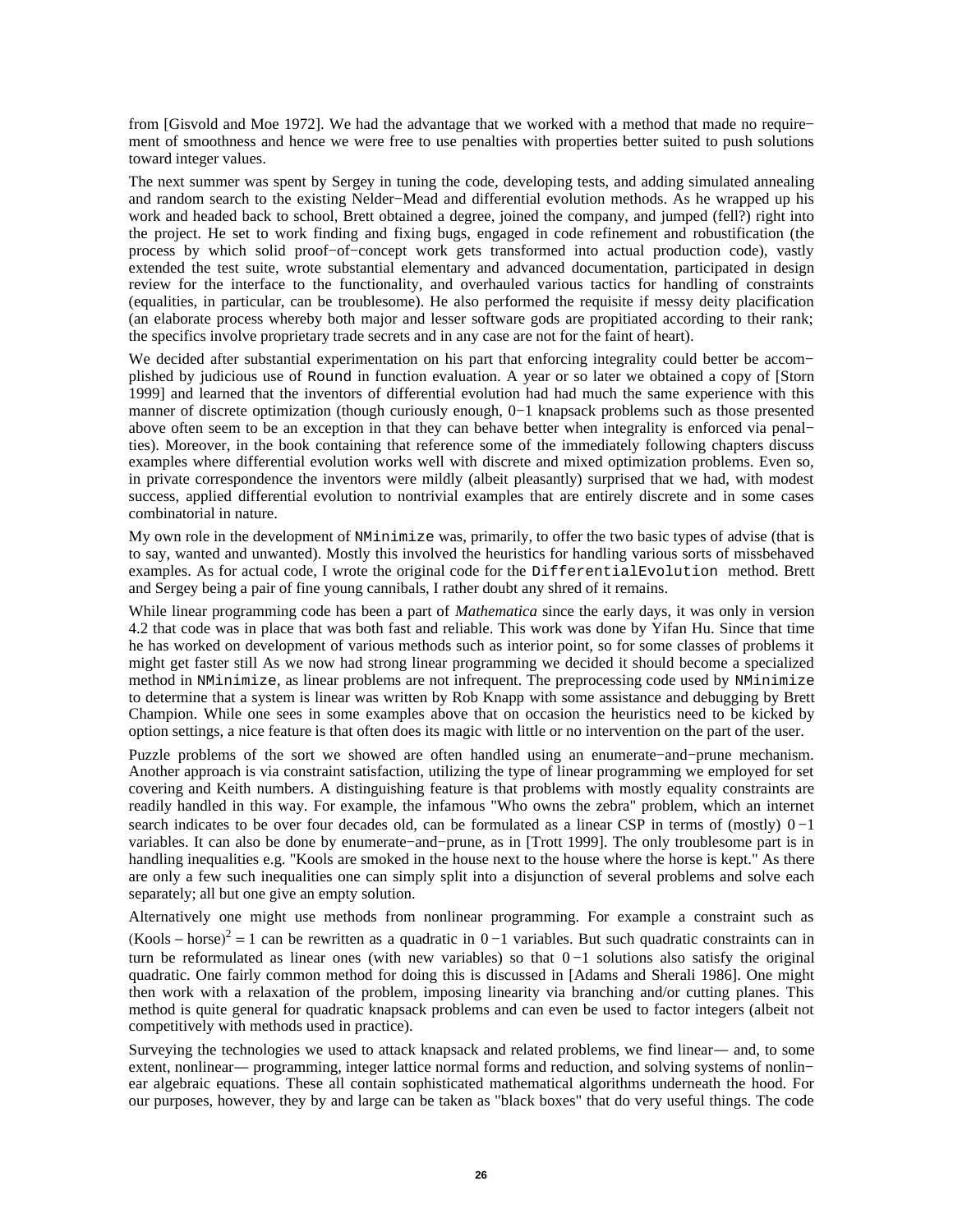we show above, while not in all instances trivial, is by no means strictly for experts. While the tools we used are themselves complex, they may be put together in ways that are relatively simple in order to solve knap− sack and related problems.

#### **13. References**

[Aardal, Hurkens, and Lenstra 2000] K. Aardal, C. A. J. Hurkens, and A. K. Lenstra. Solving a system of linear diophantine equations with lower and upper bounds on the variables. Mathematics of Operations Research **25**:427−442, 2000.

[Aardal and Lenstra 2002] K. Aardal and A. K. Lenstra. Hard equality constrained knapsacks. Proceedings of the 9th Conference on Integer Programming and Combinatorial Optimization (IPCO 2002), W. J. Cook and A. S. Schulz, eds. Lecture Notes in Computer Science 233, 350−366. Springer−Verlag, 2002.

[Adams and Sherali 1986] W. P. Adams and H. D. Sherali. A tight linearization and an algorithm for zero−one quadratic programming problems. Management Science **32**(10):1274−1290, 1986.

[Aho, Hopcroft, and Ullmanh 1974] A. Aho, J. Hopcroft, and J. Ullman. *The Design and Analysis of Computer Algorithms*. Addison−Wesley Publishing Company, 1974.

[Boneh 1997] D. Boneh. Private communication, 1997.

[Champion 2002] B. Champion. Numerical Optimization in *Mathematica*: An Insider's View of NMinimize. In SCI2002, *Proceedings of the 6th World Multiconference on Systemics, Cybernetics, and Informatics*. Volume 16, N. Callaos, T. Ebisuzaki, B. Starr, J. M. Abe, D. Lichtblau, eds., pages 136−140. International Institute of Informatics and Systemics, 2002.

A *Mathematica* notebook version may be found at:

http://library.wolfram.com/infocenter/Conferences/4311/

Up to date documentation regarding NMinimize may be found at:

http://documents.wolfram.com/v5/Built−inFunctions/AdvancedDocumentation/Optimization/NMinimize/

[Cohen 1993] H. Cohen. *A Course in Computational Algebraic Number Theory*. Graduate Texts in Mathematics 138. Springer−Verlag, 1993.

[Dantzig 1963] G. Dantzig. *Linear Programming and Extensions*. Princeton Landmarks in Mathematics and Physics. Princeton University Press, 1963 (Reprinted 1998).

[Einstein, Lichtblau, Strzebonski, and Wagon 2005] D. Einstein, D. Lichtblau, A Strzebonski, and S. Wagon. Frobe− nius numbers by lattice enumeration. In preparation.

[von zur Gathen and Gerhard 1999] J. von zur Gathen and J. Gerhard. *Modern Computer Algebra*. Cambridge University Press, 1999.

[Gisvold and Moe 1972] K. M. Gisvold and J. Moe. A method for nonlinear mixed−integer programming and its application to design problems. Journal of Engineering for Industry, pages 353−364, 1972.

[Hannagan 2004] J. Hannagan. Dinner on the run. Dell Variety Puzzles and Word Games **135**:62. May 2004.

[van Hoeij 2002] M. van Hoeij. Factoring polynomials and the knapsack problem. Journal of Number Theory **95**:167−181, 2002.

[Kampas 2004] F. Kampas. Private communication, 2004.

[Kapadia 2003] D. Kapadia. Integer Programming with Groebner Bases. *Mathematica* Demo notebook, 2003. Available electronically at:

http://library.wolfram.com/infocenter/Demos/4825/

[Keith 1998] M. Keith. Determination of all Keith Numbers up to  $10^{19}$ . Electronic manuscript. 1998.

Available electronically at:

http://users.aol.com/s6sj7gt/keithnum.htm

See also:

http://users.aol.com/s6sj7gt/mikekeit.htm

[Lagarias and Odlyzko 1985] J. C. Lagarias and A. M. Odlyzko. Solving low−density subset sum problems. Journal of the Association for Computing Machinery **32**(1):229−246, 1985.

[Lenstra 1984] A. K. Lenstra. Polynomial factorization by root approximation. In EUROSAM 84, *Proceedings of the International Symposium on Symbolic and Algebraic Computation*. Lecture Notes in Computer Science 174, pages 272−276. Springer, 1984.

[Lenstra, Lenstra, and Lovász 1982] A. Lenstra, H. Lenstra, and L. Lovász. Factoring polynomials with rational coefficients. Mathematische Annalen **261**:515−534, 1982.

[Lichtblau 1996] D. Lichtblau. "doubly stochastic graph to permutations", Usenet news group comp.soft−sys.math.mat− hematica communication, 1996.

Available electronically at:

http://forums.wolfram.com/mathgroup/archive/1996/Mar/msg00283.html

[Lichtblau 2000] D. Lichtblau. Solving finite algebraic systems using numeric Gröbner bases and eigenvalues. In SCI2000, *Proceedings of the World Conference on Systemics, Cybernetics, and Informatics*. Volume 10 (Concepts and Applications of Systemics, Cybernetics, and Informatics), M. Torres, J. Molero, Y. Kurihara, and A. David, eds., pages 555−560. International Institute of Informatics and Systemics, 2000.

[Lichtblau 2002a] D. Lichtblau. "Re: need a function for sums of subsets", Usenet news group comp.soft−sys.math.mat− hematica communication, 2002.

Available electronically at:

http://library.wolfram.com/mathgroup/archive/2002/Feb/msg00410.html